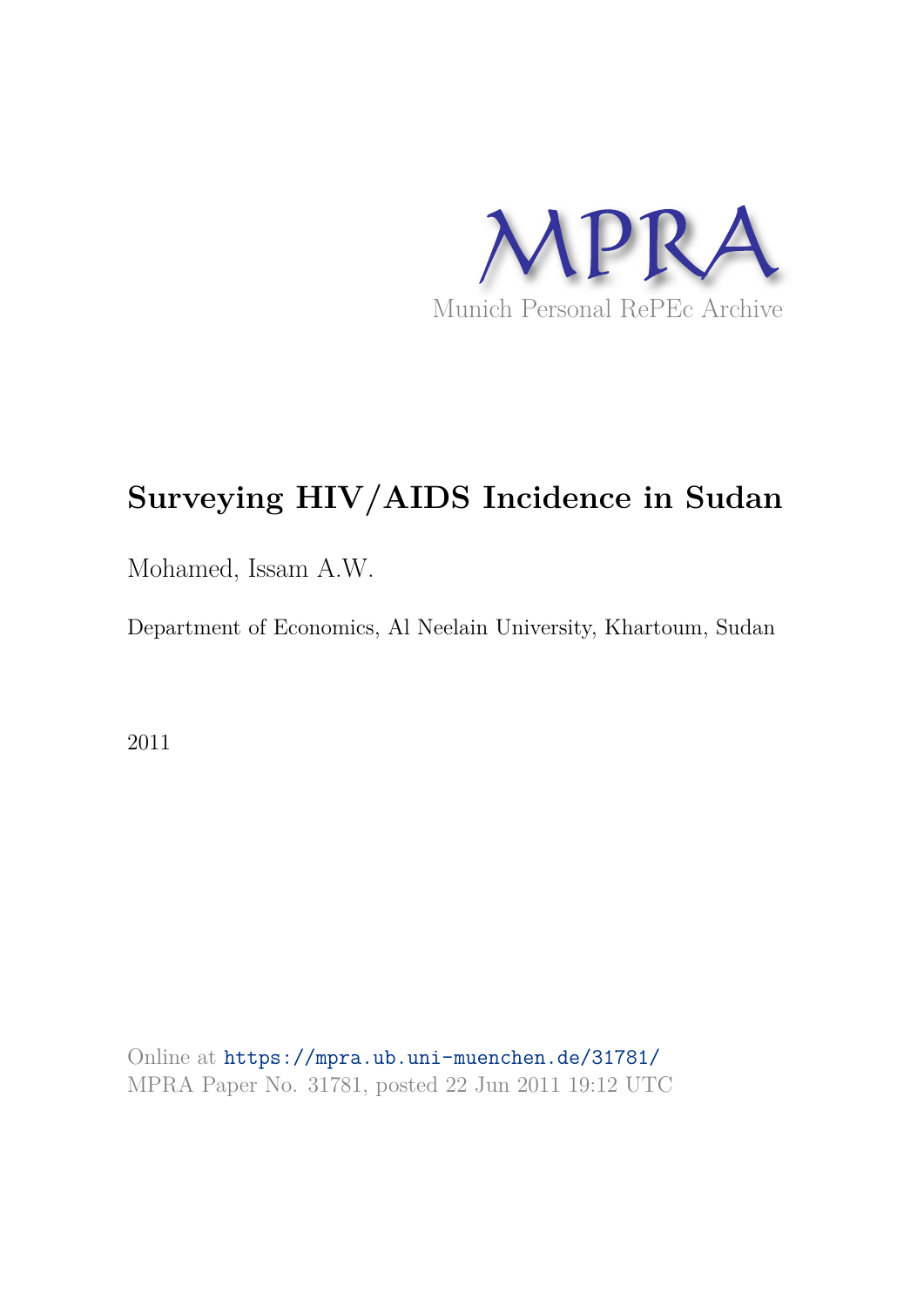# Surveying of HIV/AIDS Incidence in Sudan

Professor Dr. Issam A.W. Mohamed<sup>1</sup>

### 1. Abstract

The present paper introduces results of an analysis conducted on data collected from Khartoum state for the yea 2009. It aims to apply statistical models for the HIV/AIDS data in Khartoum state centers of testing blood and counseling. AIDS is recognized as an emerging disease only in the early 1980s, AIDS has rapidly established itself throughout the world, and is likely to endure and persist well into the 21s century. AIDS has evolved from a mysterious illness to a global pandemic which has infected tens of millions less than 20 years. The importance of the study is to emphasize that the disease exists even under the special conditions of the country and its status. The study constructs three main hypotheses that non-linear models fit the HIV/AIDS data well especially binary logistic regression. Moreover, it is assumed that demographic variables affect the HIV/AIDS incidence in Khartoum state. It is also assumed that incidences of HIV/AIDS are increasing as manifested among volunteers in the three centers Khartoum, Khartoum North, and Omdurman. The main objective of the paper was to apply statistical models for HIV/AIDS in Khartoum state so as to obtain a good analysis, beside other sub objectives. Data were from secondary sources and volunteers centers for blood testing and counseling inside Omdurman, Khartoum, and Khartoum North teaching hospitals. Also data were collected through questionnaires designed to get all the information registered inside the three centers. The main idea of analysis was to apply and identify statistical model that related to AIDS by using statistical packages to construct the models depends on the collected data about HIV/AIDS of Khartoum state. The focus was on binary logistic regression, because it's suitable to the data collected from the three centers inside the three hospitals in Khartoum. Estimated coefficients and statistical tests were conducted to distinguish between the variables that related to HIV/AIDS incidence and spread through people in the three cities Khartoum, Khartoum North, and Omdurman. It is concluded that there is no effect of education level on n HIV/AIDS infection for the data collected from Omdurman. However, there is dependency between HIV/AIDS incidence and occupation of volunteers. So the job of individuals affects the HIV/AIDS incidence inside

 1 Professor of Economics, Alneelain University, Khartoum-Sudan. P.O. Box 12910-11111. issamawmohamed@hotmail.com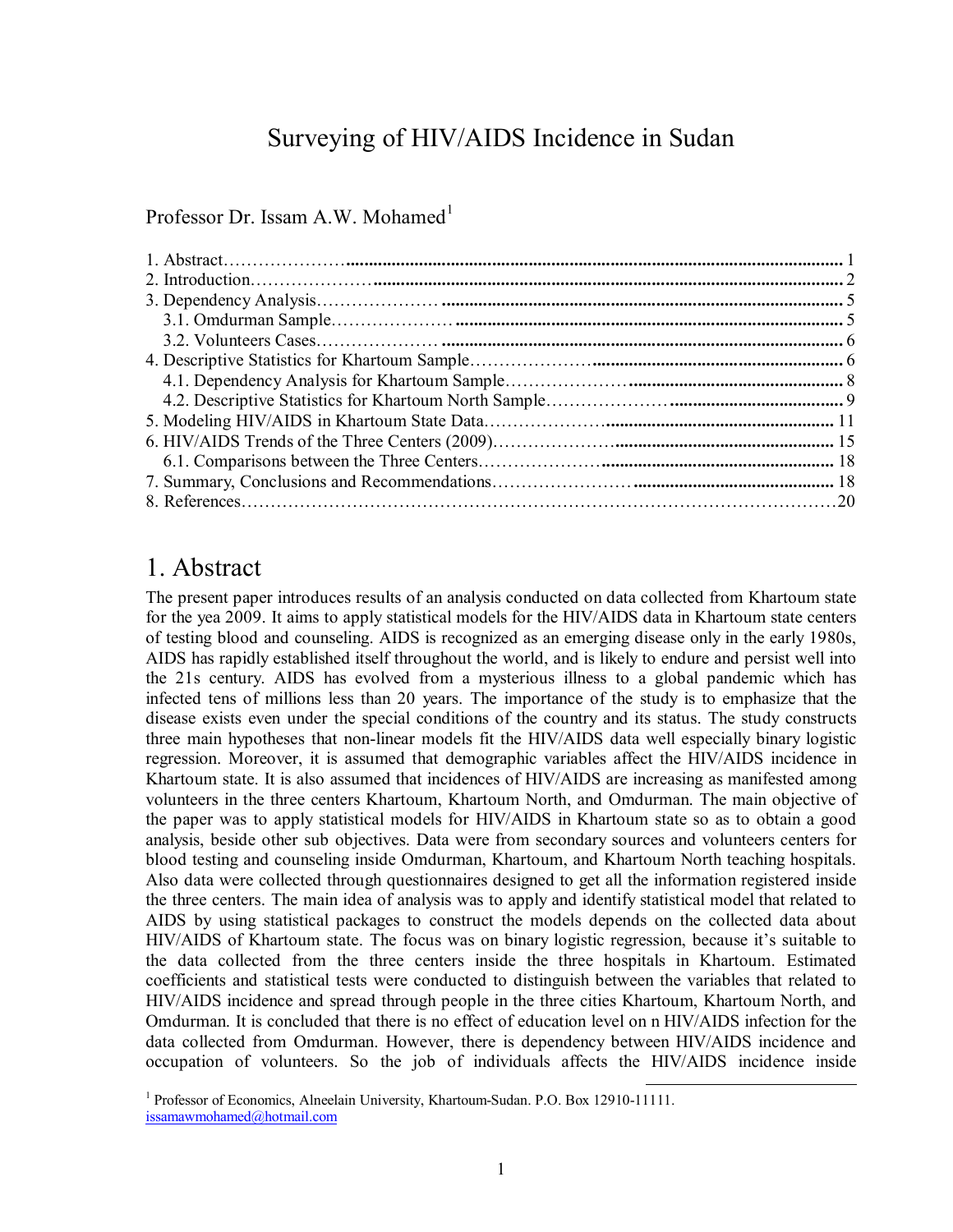Omdurman area. Also there is an association between HIV/AIDS incidence and social status of individuals. High numbers of positive HIV/AIDS in Omdurman center are among married people.

# 2. Introduction

Khartoum state is the capital of Sudan and has three areas, Khartoum, Khartoum North and Omdurman. It is smallest state of the country with an area of 20,140 km with the largest population 10 million people divided into seven localities urban, suburban and rural areas. There are counseling services for AIDS patients carried out by 80 counselors inside hospitals, health centers and higher education institutes. There are 20 volunteer centers for testing blood. The Data of the study were collected from Omdurman, Khartoum, and Khartoum North TeaChing Hospitals denoted by the records of Testing and Counseling Centers. The centers are ranked as the best centers in the state. They cover the majority of Khartoum state and represent all the its service centers. The data cover the period (2003-2009). During the period of the study 939 persons were subjected to HIV test in Omdurman center. 550 volunteers and 389 were suspected cases. So they represented the sample of the Omdurman center. Also 200 cases were collected from Khartoum hospital and 300 from Khartoum North hospital. The total sample size of the study is 1439 cases represented Khartoum state for the period under the study. The questionnaire of the study depends on the socio-economic variables and demographic variables existing in the records during the period of the study. Descriptive statistics is done to explain the main characteristics of the study population through the

|           | Volunteers |         | Suspected cases |         |  |
|-----------|------------|---------|-----------------|---------|--|
| Age group | Frequency  | Percent | Frequency       | Percent |  |
| $0 - 10$  |            | 0.9     |                 |         |  |
| $11 - 20$ | 39         | 7.1     | 23              | 9       |  |
| $21 - 30$ | 158        | 28.7    |                 | 1.8     |  |
| $31 - 40$ | 176        | 32.0    | 22              |         |  |
| $41 - 50$ | 90         | 16.4    | 12              | 3.1     |  |
| $51 +$    | 82         | 14.9    | 321             | 82.5    |  |
| Total     | 550        | 100.0   | 389             | 100     |  |

Table (1) Frequency distribution of tested people according to age

Table (1) presents the age of investigators through volunteers, the two middle age groups (31-40) and (21- 30) years had a high percentages 32% and 28.7%, respectively, 16.4% for the group (41- 50) , 14.9% for the elder age greater than 50. While the age group (11- 20) took the percent 7.1%, and the Children less than ten years show the small one 0.9%. The percentages of age among suspected investigators reveal that, the two middle age group (21-30) and (31-40) year had a high percentages 42.4% and 22% respectively. 9.5% For the age (41-50) , 3.9% for the elder age group 51+, the teenagers (11-20) had 13.9% and only 1% for the Children less than ten years. The two middle age groups for both volunteers and suspected cases had the high numbers; because the volunteers inside this age they face the problem of youth.

Table (2) shows the sex of volunteers and suspected cases. The majority of volunteers were males 60.5% and 39.5% females. While more than 59.4% were males and 40.6% females among suspected cases. This reflects the high percent for males who attend the centre.

| <b>Sex</b> | Volunteers |         | Suspected cases |         |  |
|------------|------------|---------|-----------------|---------|--|
|            | Frequency  | Percent | Frequency       | Percent |  |
| Male       | 333        | 60.5    | 231             | 59.4    |  |
| Female     | 2.17       | 39.5    | 158             | 40.6    |  |
| Total      | 550        | 100 0   | 389             | 00      |  |

Table (2) Frequency distribution of tested people according to sex

sample of Omdurman (939) cases. The result is as shown below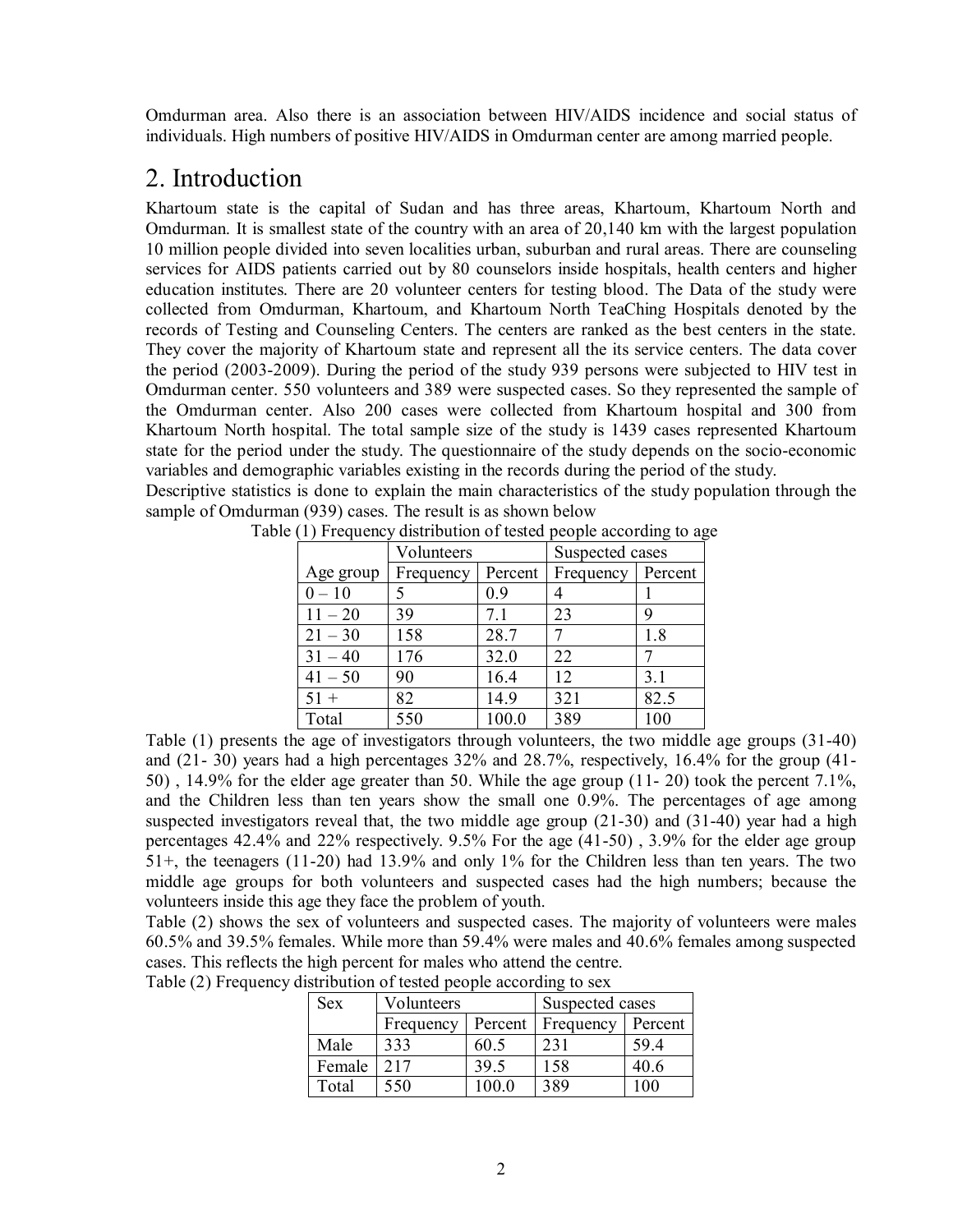Table (3) illustrates the place of residence for the volunteers, the people who investigate were from Omdurman, Khartoum, and Khartoum North. Their percentages were 71.1%, 6% and 22.9%, respectively. Also the place of residence for the suspected cases, the percentages are 84.3% came from Omdurman, 7.2% from Khartoum North and only 8.5% from Khartoum. Thus the high percent from Omdurman because the center is inside the city, although its well known to the other cities of the state.

|                | Volunteers |         | Suspected cases |         |  |
|----------------|------------|---------|-----------------|---------|--|
| Residence      | Frequency  | Percent | Frequency       | Percent |  |
|                |            |         |                 |         |  |
| Khartoum       | 25         | 4.5     | 204             | 52.4    |  |
| Khartoum North | 33         | 6.0     | 160             | 41.1    |  |
| Omdurman       | 391        | 71.1    | 17              | 44      |  |
| Rural          | 101        | 18.4    |                 | 2.1     |  |
| Total          | 550        | 100.0   | 389             | $100 -$ |  |

Table (3) Frequency distribution of tested people according to residence

Table (4) shows the social status of the volunteers, 30.5% of them were single, 55% married 9.5% divorced, and 4.5% widowed. Beside the results of the Social status of suspected cases, 52.4% single, 41.1% married, 4.4% divorced and only 2.1% widowed. The married people gain the high 55%.That is due to their desire to check their health status.

|  |  |  |  | Table (4) Frequency distribution of tested people according to social status |  |  |
|--|--|--|--|------------------------------------------------------------------------------|--|--|
|  |  |  |  |                                                                              |  |  |

| Social Status | Volunteer |         | Suspected cases |           |  |
|---------------|-----------|---------|-----------------|-----------|--|
|               | Frequency | Percent | Frequency       | Frequency |  |
| Single        | 168       | 30.5    | 204             | 52.4      |  |
| Married       | 305       | 55      | 160             | 41.1      |  |
| Divorced      | 52        | 9.5     |                 | 4.4       |  |
| Widowed       | 25        | 4.5     |                 | 2.1       |  |
| Total         | 550       | 100.0   | 389             | 100       |  |

Table (5) reports the job of volunteers, their job classified as, 34.2% unemployed, 17.3% were laborers, 8% employees, 28.4% had free job, 4.9% students, 3.1% tea sellers, and 4.2% drivers. The classification of job among suspected cases were, 33.7% for the unemployed, 16.7% free job, 14.7% employee, 8.5% lab our, 7% tee seller and 3.1 drivers. People without work represent considerable percent inside the two categories.

Table (5) Frequency distribution of the occupation tested people

| Occupation      | Volunteers |         | Suspected cases |         |  |
|-----------------|------------|---------|-----------------|---------|--|
|                 | Frequency  | Percent | Frequency       | Percent |  |
| Unemployed      | 188        | 34.2    | 131             | 33.7    |  |
| Laborers        | 95         | 17.3    | 33              | 8.5     |  |
| Employees       | 44         | 8.0     | 57              | 14.7    |  |
| Free job        | 156        | 28.4    | 65              | 16.7    |  |
| <b>Students</b> | 27         | 49      | 69              | 17.7    |  |
| Tea seller      | 17         | 3.1     | 22              |         |  |
| Drivers         | 23         | 4.2     | 12              | 3.1     |  |
| Total           | 550        | 100.0   | 389             | 100     |  |

Table (6) shows the education level for volunteers, 48.2% of them were illiterate, 27.5% primary education, 13.8%, secondary education, 8.2% for the university/postgraduate education. Illiterate investigated represents near half of the sample. The percentages of education level into suspected cases were, 27% secondary, 24.9% primary/basic, 22.4% illiterate, 22.1% university/postgraduate and 4.9% for the intermediate education. The results reflect the considerable effect of the illiteracy level on the HIV prevalence inside Khartoum state.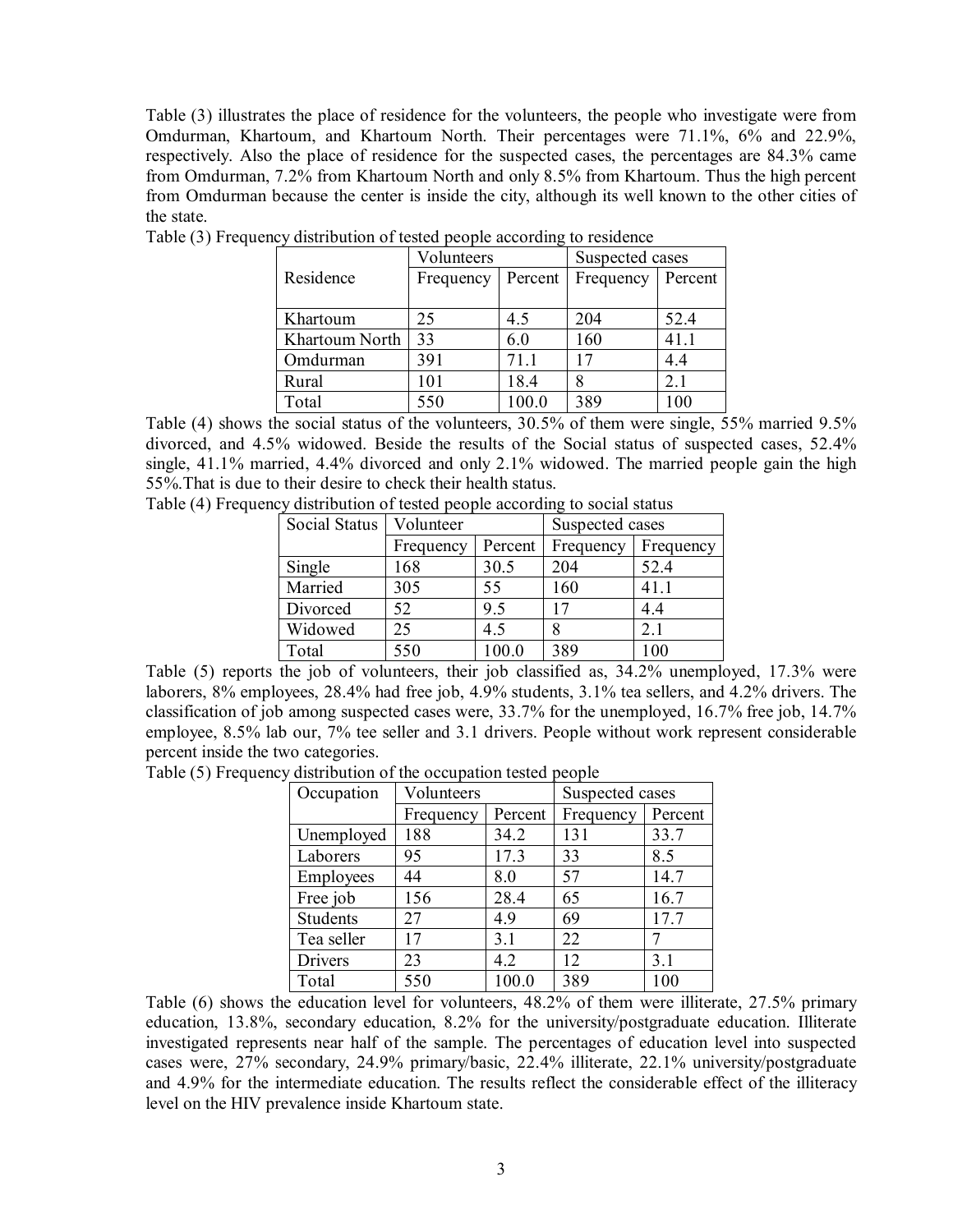| <b>Education</b> level  | Volunteers |         | Suspected cases |         |  |
|-------------------------|------------|---------|-----------------|---------|--|
|                         | Frequency  | Percent | Frequency       | Percent |  |
| Illiterate              | 265        | 48.2    | 87              | 22.4    |  |
| Primary/basic           | 151        | 27.5    | 97              | 24.9    |  |
| Intermediate            | 45         | 8.2     | 19              | 4.9     |  |
| Secondary               | 76         | 13.8    | 100             | 27      |  |
| University/postgraduate | 13         | 2.4     | 86              | 22.1    |  |
| Total                   | 550        | 100.0   | 389             | 100     |  |

Table (6) Frequency distribution of tested people according to education level

Table (7) reports religious status of volunteers. 80.9% of them were Muslims and 19.1% Christian. This reflects that the people who live in Khartoum are predominantly Muslims. The percentages of religious status among suspected cases, 82.8% were Muslim and 17.2% Christian. The majority of volunteers were Muslims.

Table (7) Frequency distribution of tested people according to religion

| Religion       | Volunteers |         | Suspected cases |         |  |
|----------------|------------|---------|-----------------|---------|--|
|                | Frequency  | Percent | Frequency       | Percent |  |
| <b>Muslims</b> | 445        | 809     | 322             | 82.8    |  |
| Christians     | 105        | 191     | 67              | 17.2    |  |
| Total          | 550        | 100.0   | 389             | 100     |  |

Table (8) signifies the symptoms of HIV/AIDS 26.5% lost of weight, 23.8% diarrhea, 21.1% fever, 14% cough, 4% skin rash, 3.3% (fever, lost of Weight, and diarrhea) , and 0.2% had no symptoms. The percentages of symptoms for suspected cases of HIV/AIDS, 82.5% indicates no clear symptoms, 7% for the diarrhea, 9% lost of weight, 3.1% skin rash and 1.8%, 1.0% for the cough and fever respectively.

Table (8) Frequency distribution of tested people according to symptoms

| <b>Symptoms</b>                  | volunteers |         |           | Suspected cases |  |
|----------------------------------|------------|---------|-----------|-----------------|--|
|                                  | Frequency  | Percent | Frequency | Percent         |  |
| Fever                            | 120        | 21.8    | 4         |                 |  |
| Lost of weight                   | 146        | 26.5    | 23        | 9               |  |
| Cough                            | 77         | 14.0    |           | 1.8             |  |
| Diarrhea                         | 131        | 23.8    | 22        |                 |  |
| Skin rash                        | 22         | 4.0     | 12        | 3.1             |  |
| Fever +lost of weight            | 23         | 4.2     | 321       | 82.5            |  |
| Fever+ diarrhea                  | 4          | 0.7     |           |                 |  |
| Fever + loss + Weight + diarrhea | 18         | 3.3     |           |                 |  |
| No symptoms                      |            | 0.2     |           |                 |  |
| TB                               | 8          | 15      |           |                 |  |
| Total                            | 550        | 100.0   | 389       | 100             |  |

Table (9) displays the risk factors, 57.5% were worried, 39.8% sexual, 1.6% blood transmission, 0.7% husband/wife and 0.4 % from parents to their Children. It is clear that people worried about their health status. Also, the percentages of risk factors for suspected cases, 44.5% worried, 23.7% sexual, 13.6% parents, 12.3% hasband/wife, 4.1% for the purpose of procedure, and 1.8% blood transmission.

Table (9) Frequency distribution of tested people according to risk factors

| <b>Risk Factors</b> | volunteers |                | Suspected cases |         |
|---------------------|------------|----------------|-----------------|---------|
|                     | Frequency  | Percent        | Frequency       | Percent |
| Sexual              | 219        | 39.8           | 92              | 23.7    |
| Worried             | 316        | 57.5           | 173             | 48.6    |
| Blood transmission  | 9          | 1.6            |                 | 1.8     |
| Parents             |            | 0 <sub>4</sub> | 53              | 13.6    |
| Husband / wife      |            | 0 <sub>7</sub> | 48              | 123     |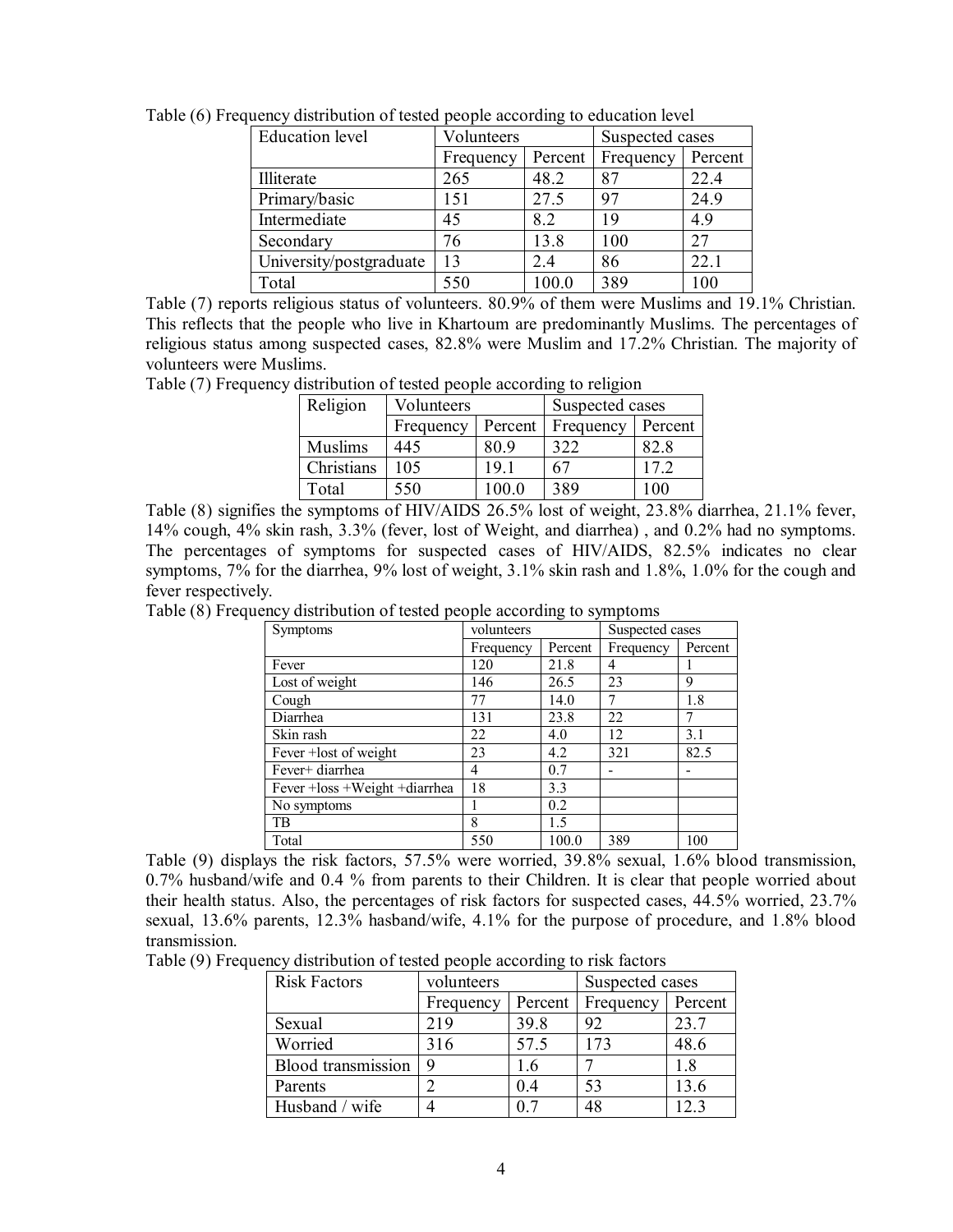| $\cdot$ $\sim$ $\sim$ $\cdot$<br>10tal |  |  | 389<br>-- | v |
|----------------------------------------|--|--|-----------|---|
|----------------------------------------|--|--|-----------|---|

Table (10) shows the result of blood investigator, 66.5% were negative HIV/AIDS and 33.5% Positive. Suspected cases report the HIV test result, 77.4% were negative while 22.6% were positive. The results of volunteers and suspected cases reflect the incidence rate of HIV/AIDS and indicate the high rates that need more integrated efforts to stop increasing. The high percentages of HIV positive cases among individuals reflect precarious situation that needs policy makers to take precautions and immediate interventions, e.g., the government and Ministry of Health. Table (10) Frequency distribution of tested people according to result

| Result   | Volunteers |         | Suspected cases |         |  |  |
|----------|------------|---------|-----------------|---------|--|--|
|          | Frequency  | Percent | Frequency       | Percent |  |  |
| Negative | 20         | 66.5    | 301             |         |  |  |
| Positive | 54         | 33.5    | 88              | 22.6    |  |  |
| Total    | 550        |         | 389             |         |  |  |

# 3. Dependency Analysis

The purpose of this section to investigate the relation/dependency between HIV incidence and some socio-economic variables, results are reported using  $(\chi^2)$  test for dependency.

#### 3.1. Omdurman Sample

Table (11) reports the result of  $\chi^2$  is 11.428, df = 4 and p-value (0.022), that indicate the dependency of the two variable at 5% level of significance (result of HIV investigation and education level) . As a result of the test the null hypothesis of the independent between the two variables is rejected. Also table (11) express the high number of illiterate persons are more infected with HIV. This result confirms the need of awareness regarding HIV infection, particularly among the illiterate.

|  |  | Table (11) Chi-square test for Dependency between HIV incidence and education level. |
|--|--|--------------------------------------------------------------------------------------|
|  |  |                                                                                      |

| <b>HIV Test</b> | <b>Education Level</b> |               | Total        |                         | p-value |              |      |
|-----------------|------------------------|---------------|--------------|-------------------------|---------|--------------|------|
|                 | Illiterate             | Primary basic | Intermediate | University/Postgraduate |         |              |      |
| Negative        | -61                    |               |              |                         | 301     | $72^{\circ}$ | 0.02 |
| Positive        | 26                     | 20            |              |                         | 88      |              |      |
| Total           | O <sub>7</sub>         |               | 19           | 100                     | 389     |              |      |

Table (12) reports the result of the  $\chi^2$  test for dependency. The value of Chi- square is calculated at 16.29 with df =6 and P-value = 0.012, which is significant at 5% level of significance. So the result support the idea of association between HIV infection and employment status of individuals. People who not work they have a high positive number (41) so this result ensures the fact that leisure time of youth affects the personal behavior.

| <b>HIV</b> Test | <b>Decupation</b> |                           |          |          |         |              |        | Total | $\sim$ | p-value |
|-----------------|-------------------|---------------------------|----------|----------|---------|--------------|--------|-------|--------|---------|
|                 | Not work          | _abor                     | Employee | Free job | student | Tee seller   | driver |       | 16.9   | 0.01    |
| Negative        | 90                | 26                        |          | 49       | 64      | 10           |        | 301   |        |         |
| Positive        | 41                |                           | 10       | 16       |         |              |        | 88    |        |         |
| Total           | $\mathbf{1}$      | $\mathbf{\hat{a}}$<br>د د | гn       | 65       | 69      | $\sim$<br>∠∠ |        | 389   |        |         |

Table (12) Chi- square test for Dependency between HIV incidence and occupation

Table (13) reports the result of the  $\chi^2$  test for dependency between HIV infection and social status. The value of the  $\chi^2$  is calculated at 24.9 with df = 3, P-value 0.0001, which is significant at 1%, this indicate the significance result for the test. So the hypothesis of dependency between the two variables is accepted. We may note that although single individuals are assumed to have more positive HIV cases, the high number of positive HIV test is found among married persons. This result may be attributed to the fact that the infection of one married partner increases the probability of infection of the other partner, giving rise to higher incidence of the disease.

Table (13) Chi- square test for dependency between HIV incidence and social status

| <b>HIV</b> Test | social status |         | Total    | ∼       | p-value         |      |        |
|-----------------|---------------|---------|----------|---------|-----------------|------|--------|
|                 | single        | married | Divorced | Widowed |                 |      |        |
| Negative        | . 79          |         |          |         | 30 <sup>1</sup> | 2326 | 0.0001 |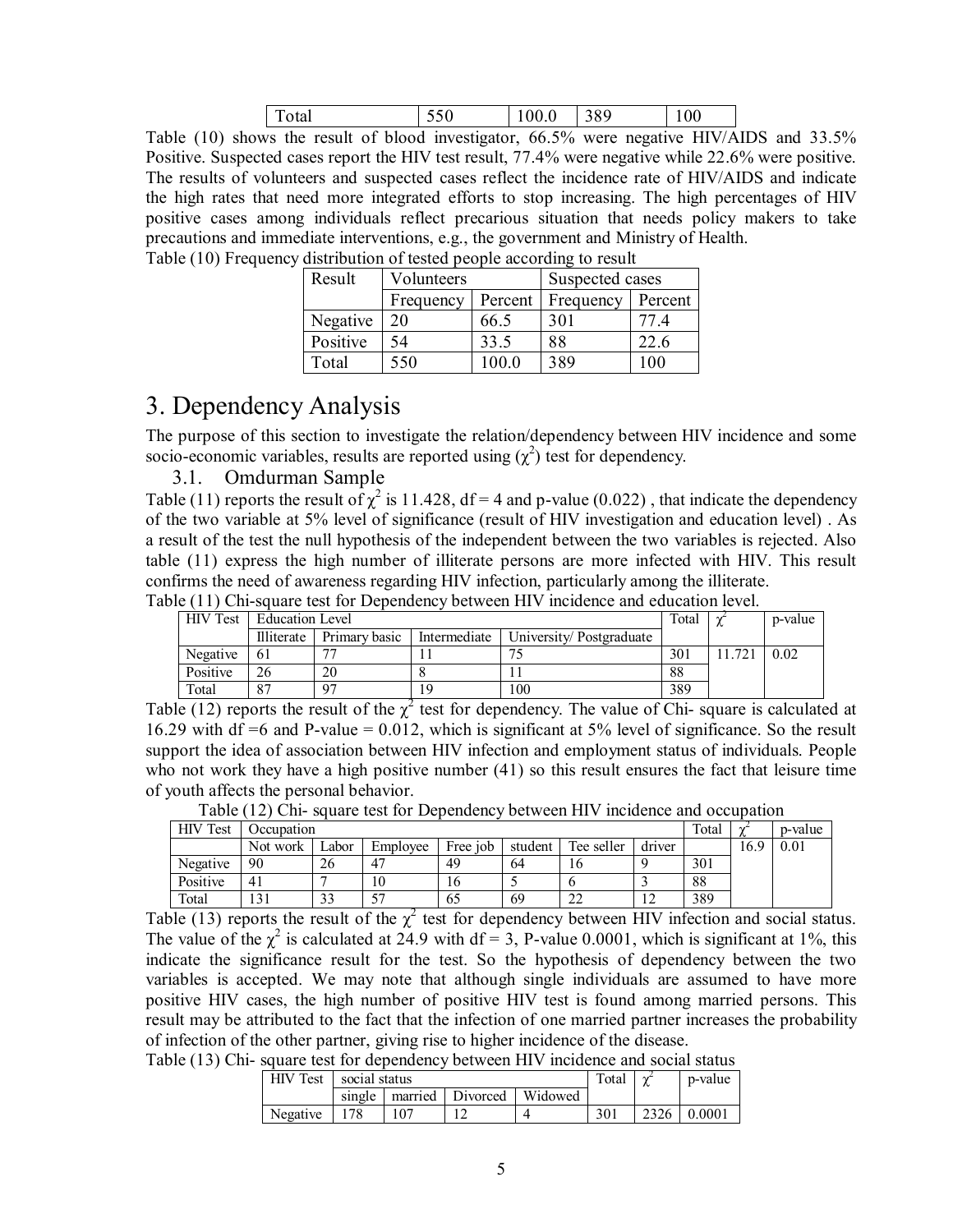| T.<br>Tve:<br>USILI. | $\sim$<br>∠∪ | $\sim$<br>◡      |  | o o<br>00         |  |
|----------------------|--------------|------------------|--|-------------------|--|
| ÷<br>' otal          | 204          | $\epsilon$<br>60 |  | $\Omega$<br>د ن ر |  |

The table illustrates the  $\chi^2$  test between HIV incidence and religion  $\chi^2 = 12.11$  with df = 1, and pvalue  $= 0.001$ , at 1% level. This indicates the high significance. We notice that, Christians (26) are relatively more infected with HIV than Muslim, although Muslims gain (62) infected person.

#### 3.2. Volunteers Cases

Table (14) show the Chi- square test for dependency between incidence and education level  $\chi^2$ calculated  $= 00$  with p-value (0.08). The result indicates independency of the two variables. So education didn't influence HIV/AIDS incidence.

Table (14) Chi-square test for Dependency between HIV incidence and education level

| <b>HIV</b> Test | <b>Education Level</b> |               | Total        | $\sim$          | p-value |     |      |
|-----------------|------------------------|---------------|--------------|-----------------|---------|-----|------|
|                 | illiterate             | Primary basic | intermediate | University/Post |         |     |      |
| Negative        | 185                    | 99            | 46           |                 | 366     | 000 | 0.08 |
| Positive        | 80                     |               | 30           |                 | 184     |     |      |
| Total           | 265                    |               | 76           |                 | 550     |     |      |

Table (15) reports the  $\chi^2$  test for dependency between HIV incidence and social status.  $\chi^2$  calculated= 16.104 with p-value (0.001) , which indicate a dependency between the two variable at 1% level of significance. Thus, positive HIV test of the married persons is very high (55%) which suggest that, there must be awareness of the individuals then all the society.

| Table (15) Chi-square test for dependency between HIV incidence and social status |                        |  |                                       |                |         |
|-----------------------------------------------------------------------------------|------------------------|--|---------------------------------------|----------------|---------|
|                                                                                   | HIV Test Social status |  |                                       | Total $\chi^2$ | b-value |
|                                                                                   |                        |  | single   Married   divorced   Widowed |                |         |

| HIV IEST | social status |         |          |         | Total | $\sim$<br>∼ | p-value |
|----------|---------------|---------|----------|---------|-------|-------------|---------|
|          | single        | Married | divorced | Widowed |       |             |         |
| Negative | 19            |         |          |         | 366   | 16.014      | 0.001   |
| Positive | 49            | 94      | ີ        | 14      | 184   |             |         |
| Total    | 168           | 305     | 50       | 25      | 55    |             |         |

Table (16) illustrates  $\chi^2$  test for dependency between HIV incidence and occupation..  $\chi^2$  calculated is 12.59 with p-value (0.05) so there is dependency between the job of individuals and HIV infection (i.e. the job affect the HIV/AIDS incidence).

|  |  |  |  |  |  |  |  |  | Table (16) Chi-square test for dependency between HIV incidence and occupation. |  |  |
|--|--|--|--|--|--|--|--|--|---------------------------------------------------------------------------------|--|--|
|--|--|--|--|--|--|--|--|--|---------------------------------------------------------------------------------|--|--|

| HIV<br>Test | Occupation |                           |          |          |                    |            |        | Total |          | p-value |
|-------------|------------|---------------------------|----------|----------|--------------------|------------|--------|-------|----------|---------|
|             | Not work   | ∟abour                    | employee | Free job | student            | Tee seller | driver |       | 59<br>12 | 0.05    |
| Negative    | 27         | 62                        | າາ<br>43 | 95       | $\mathbf{A}$<br>∠∠ |            |        | 366   |          |         |
| Positive    | ◡          | $\mathbf{\hat{z}}$<br>ر ر | ∠ 1      | 58       |                    |            |        | 184   |          |         |
| Total       | 188        | 95                        | 44       | 156      |                    |            | نەك    | 550   |          |         |

# 4. Descriptive Statistics for Khartoum Sample

Table (17) reports frequency distribution of volunteer according to age, the middle age groups (21- 30) and (31-40) had 48.5%, 28% respectively, 1.5% for the age group (0-10), 8.5% for the age group  $(11-20)$  year, 9 % for  $(41-50)$  and 4.5% for the elder group  $(51+)$  people have 51 years and more. Table (17) Frequency distribution of volunteer age

|           | Frequency | Percent |
|-----------|-----------|---------|
| $0 - 10$  | 3         | 1.5     |
| $11 - 20$ | 17        | 8.5     |
| 21-30     | 97        | 48.5    |
| $31 - 40$ | 56        | 28      |
| 41-50     | 18        | q       |
| $51+$     | q         | 4.5     |
| Total     | 200       | 100     |

We note that, volunteer concentrated in the two middle age group (20-30) (31-40), that is due to concerned of these age groups about their health situation and they seek about security health.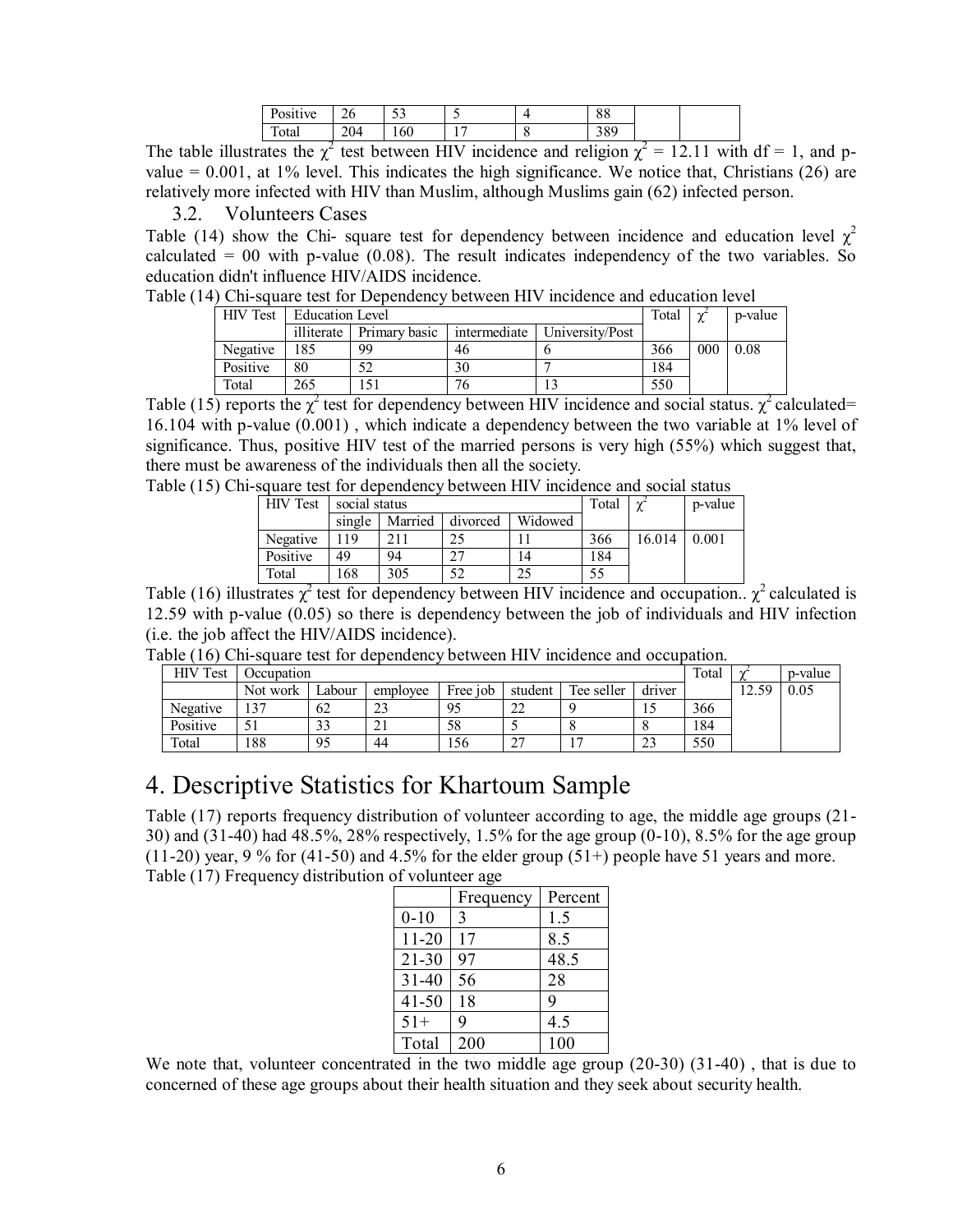Table (18) reports frequency distribution of volunteer according to sex; about quarter percent (74%) of volunteer were males and 26% females.

|        | Frequency | Percent |
|--------|-----------|---------|
|        |           |         |
| Male   | 148       | 74.0    |
| Female |           | 26.0    |
| Total  | 200       | 100.0   |

Table (18) Frequency distribution according to Sex.

Table (19) illustrate frequency distribution of volunteer according to education level, illiterate people (12%) of the volunteers, (31%) primary/Basic education, 4% were intermediate education, while (26.5%) for both secondary and postgraduate levels. Also we can say there is a high percent of tested people among the last two classification of education level.

Table (19) Frequency distribution according to education level

|                         | Frequency | Percent       |
|-------------------------|-----------|---------------|
| Illiterate              | 24        |               |
| Primary/basic           | 62        | $\mathcal{E}$ |
| Intermediate            |           |               |
| Secondary               | 53        | 26.5          |
| University/postgraduate | 53        | 26.5          |
| Total                   | 300       | 100           |

Table (20) reports Frequency distribution of tested people 21% for employee and free job, 19.5% for labor and people without work and 19% for the student. (20) Frequency distribution according to occupation.

Table (20) Frequency Distribution of tested people

|            | Frequency | Percent |
|------------|-----------|---------|
| Unemployed | 39        | 19.5    |
| Labor      | 39        | 19.5    |
| Employee   | 42        | 21      |
| Free job   | 42        | 21      |
| Student    | 38        | 19      |
| Total      | 200       |         |

Table (21) shows the frequency distribution of volunteer according to religion, most of them 86% were Muslims and 14% Christian.

Table (21) Frequency Distribution according to Religion

|           | Frequency      | Percent |
|-----------|----------------|---------|
| Muslim    | 172            | 86      |
| Christian | $\gamma$<br>۷٥ |         |
| Total     | 200            | 00      |

Table (22) reports frequency distribution of volunteer according to social status, about 54% were single, 37% married, 5% divorced, and only 4% widowed. The percent of single people indicate they worried about the health.

Table (22) Frequency distribution according to social status

|          | Frequency | Percent       |
|----------|-----------|---------------|
| Single   | 108       | 54            |
| Married  | 74        | $2^{\pi}$     |
| Divorced | $\theta$  |               |
| Widowed  |           |               |
| Total    | 200       | $100^{\circ}$ |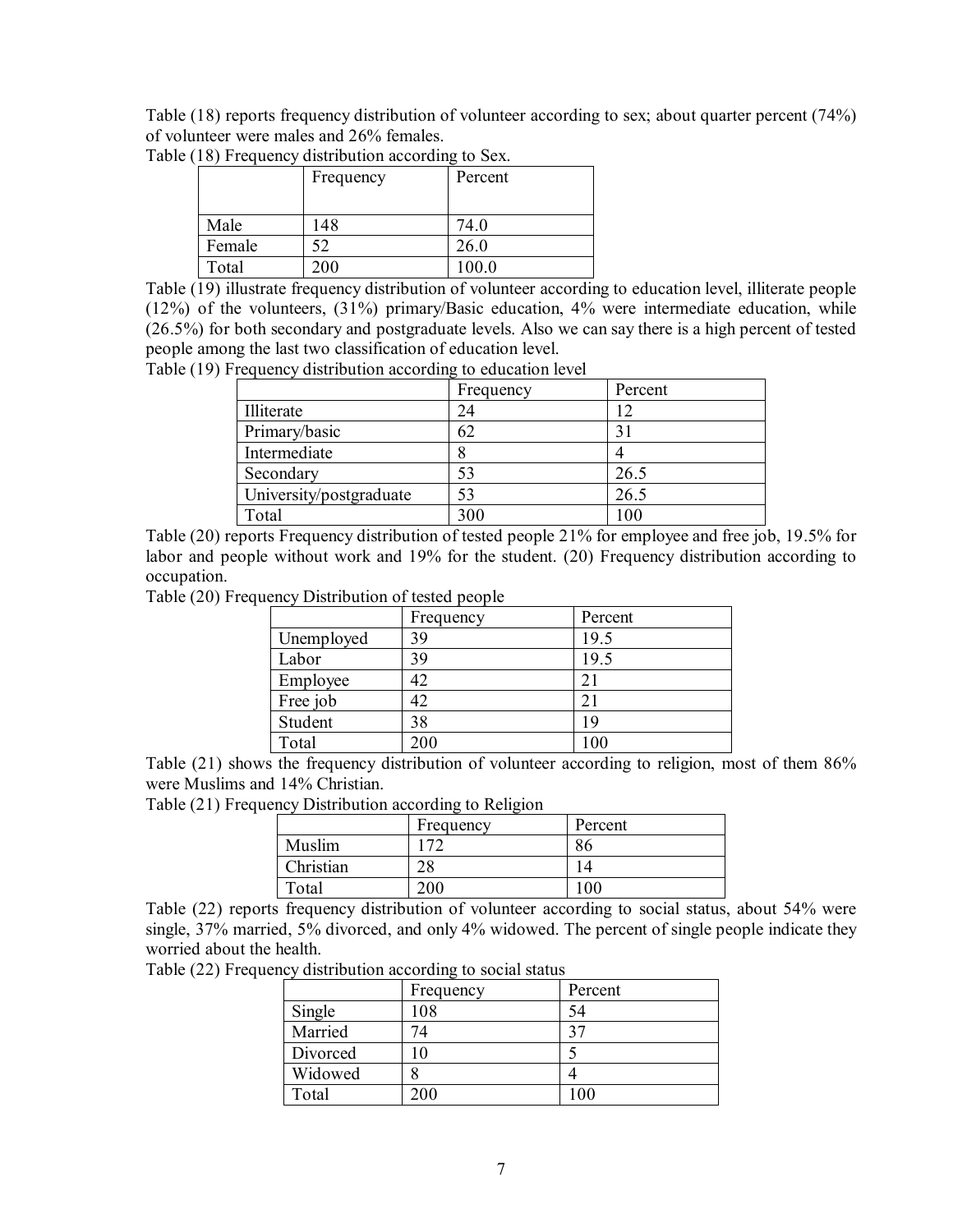These results indicate the high percent of single volunteer of Khartoum, which may influence the HIV/AIDS situation. According to table (23) there were 61.5% of volunteer attend to the center because of their sexual behavior, 16.5 of them were worried, 5% for blood transmission, 4.5 for the infected parent, and 12.5% for the husband/wife reasons. People doing sex always, they live in dangerous situation. The high percent of the sexual behavior reflect that people didn't care about the claim of sexual as one of the major method to be infected with HIV/AIDS.

|                           | Frequency | Percent |
|---------------------------|-----------|---------|
| Sexual                    | 123       | 61.5    |
| Worried                   | 33        | 16.5    |
| <b>Blood</b> transmission | 10        |         |
| Parent                    |           | 4.5     |
| Husband/wife              | 25        | 12.5    |
| Total                     | 200       |         |

Table (23) Frequency Distribution according to the Risk Factors

Table (24) reports the HIV/AIDS incidence, 64% were negative HIV/AIDS, while 36% were positive HIV/AIDS, and this percent of positive people indicates high prevalence of HIV/AIDS among Khartoum hospital volunteers and suspected cases.

Table (24) Frequency distribution of HIV/AIDS result

|          | Frequency | Percent       |
|----------|-----------|---------------|
| Negative | 28        | 64            |
| Positive |           | 36            |
| Total    | 200       | $100^{\circ}$ |
|          |           |               |

#### 4.1. Dependency Analysis for Khartoum Sample

To test the dependency between the HIV/AIDS incidence and some socio-economics variables, study used Chi-square test for this purpose.

Table (25) reports the dependency test between HIV/AIDS incidence and education level.  $\chi^2$  value = 41.85 df = 4, P- value =  $0.00001$ , P-value is less than the significance level 1% so we accept the alternative hypothesis there is association between the HIV/AIDS indicate and education level. This is evidence that HIV/AIDS related to education level of people, and it is the crucial factor of determination the incidence of HIV/AIDS among citizens.

| $\sigma$ (29) cm-square iest for dependency between i.i. $\epsilon$ /ADS includities and culturation fever |                 |         |              |    |                             |  |         |         |
|------------------------------------------------------------------------------------------------------------|-----------------|---------|--------------|----|-----------------------------|--|---------|---------|
| <b>HIV</b> Test                                                                                            | Education Level |         |              |    | Total                       |  | P-value |         |
|                                                                                                            | illiterate      | Primary | Intermediate |    | Secondary   University/post |  |         |         |
| Negative                                                                                                   |                 | 26      |              | 40 |                             |  | 41.85   | 0.00001 |

Table (25) Chi-square test for dependency between HIV/AIDS incidence and education level

| Table (26) illustrates dependency between the HIV/AIDS and occupation, the $\gamma^2 = 21.27$ , df = 4, P- |
|------------------------------------------------------------------------------------------------------------|
| value $= 0.0001$ which is less than the level of significance 1% so we fail to reject the alternative      |
| hypothesis that, the two variables are dependent. This result ensures the fact that single people tend     |
| to have positive HIV/AIDS according to their behavior and situation in the community.                      |
|                                                                                                            |

Table (26) Chi-square test for dependency between HIV/AIDS and occupation

Positive 16 36 1 13 6 16 Total 24 62 8 53 53 24

| <b>HIV Test</b> | <b>Education Level</b> |    |          |          |         | Total | $\mathbf v$<br>∼ | P-value |
|-----------------|------------------------|----|----------|----------|---------|-------|------------------|---------|
|                 |                        |    |          |          |         |       |                  |         |
|                 | Not work Labor         |    | Employee | Free job | student |       |                  |         |
| Negative        | 18                     | 18 |          | 28       | 33      | 128   | 21.271           | 0.001   |
| Positive        | 21                     |    |          | 14       |         | 72    |                  |         |
| Total           | 39                     | 39 | 42       | 42       | 38      | 200   |                  |         |

Table (27) reports the test of independency between HIV/AIDS and social status.  $\chi^2$  = 42.299, df = 3, P-value = 0.0001. This result indicates the relation between HIV/AIDS incidence and social status.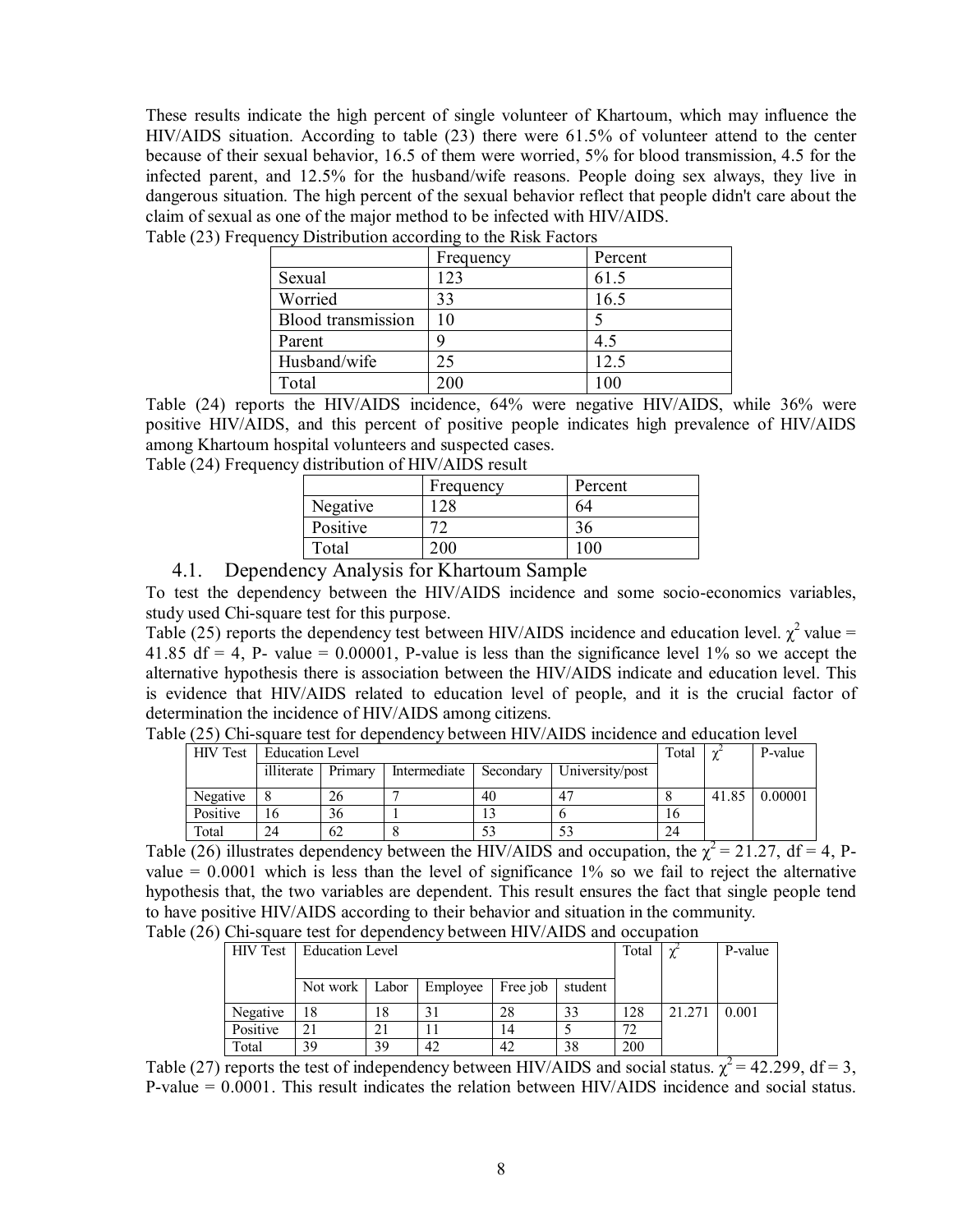Infections of single people seem to be related to their sexual behavior that may lead to relations between males and females. That helps the dissemination of the disease among the youth.

| <b>HIV Test</b> | Social Status | Total   |          | P-value |     |       |         |
|-----------------|---------------|---------|----------|---------|-----|-------|---------|
|                 | Single        | Married | Divorced | widowed |     |       |         |
| Negative        | 91            | 29      |          |         | 28  | 42.29 | 0.00001 |
| Positive        |               | 45      |          |         | ~   |       |         |
| Total           | 08            | 74      |          |         | 200 |       |         |

Table (27) Chi-square test for dependency between HIV/AIDS and Social Status

#### 4.2. Descriptive Statistics for Khartoum North Sample

Table (28) reports frequency distribution of tested people according to sex, there were 64.7% males and 33% Females.

Table (28) Frequency distribution of sex

|        | Frequency | Percent |
|--------|-----------|---------|
|        |           |         |
| Male   | 194       | 64.7    |
| Female | 106       | 33      |
| Total  | 300       | 100.0   |

Table (29) shows the frequency distribution of tested people according to age, the two middle age groups  $(21-30)$   $(31-40)$  had  $33.3\%$ ,  $29.3\%$ respectively, people age  $(11-20)$  years had  $12.7\%$ , persons less than ten years score 2% only, (41-50) age group had 8% and the last age group 51+ gain 14.7%. Table (29) Frequency Distribution of Volunteer Age

|           | Frequency | Percent |
|-----------|-----------|---------|
| $0 - 10$  | n         |         |
| $11-20$   | 38        | 12.7    |
| $21 - 30$ | 100       | 33.3    |
| $31 - 40$ | 88        | 29.3    |
| $41 - 50$ | 24        | 8       |
| $51+$     | 44        | 14.7    |
| Total     | 300       | 100     |

Table (30) illustrates education level of study population, illiterate people 30% primary/Basic education 27.3%, 22.3% for the secondary and 20.7% for the university/postgraduate volunteers. We note the high percent of illiterate people who attend the centre, which indicate they are concerned about being infected by AIDS.

Table (30) Frequency distribution of education level

| Criteria                | Frequency | Percent |
|-------------------------|-----------|---------|
|                         |           |         |
| Illiterate              | 88        | 30      |
| Primary/basic           | 82        | 27.3    |
| Secondary               | 67        | 22.3    |
| University/postgraduate | 62        | 20.3    |
| Total                   | 300       | 100     |

Table (31) reports frequency distribution of volunteer according to religion, most of them were Muslims (87%) and 14.3% for the Christian.

Table (31) Frequency distribution of religion

| Religion  | Frequency | Percent |
|-----------|-----------|---------|
| Muslim    | つくつ       | 87      |
| Christian | 43        | 14.1    |
| Total     | 300       | .00     |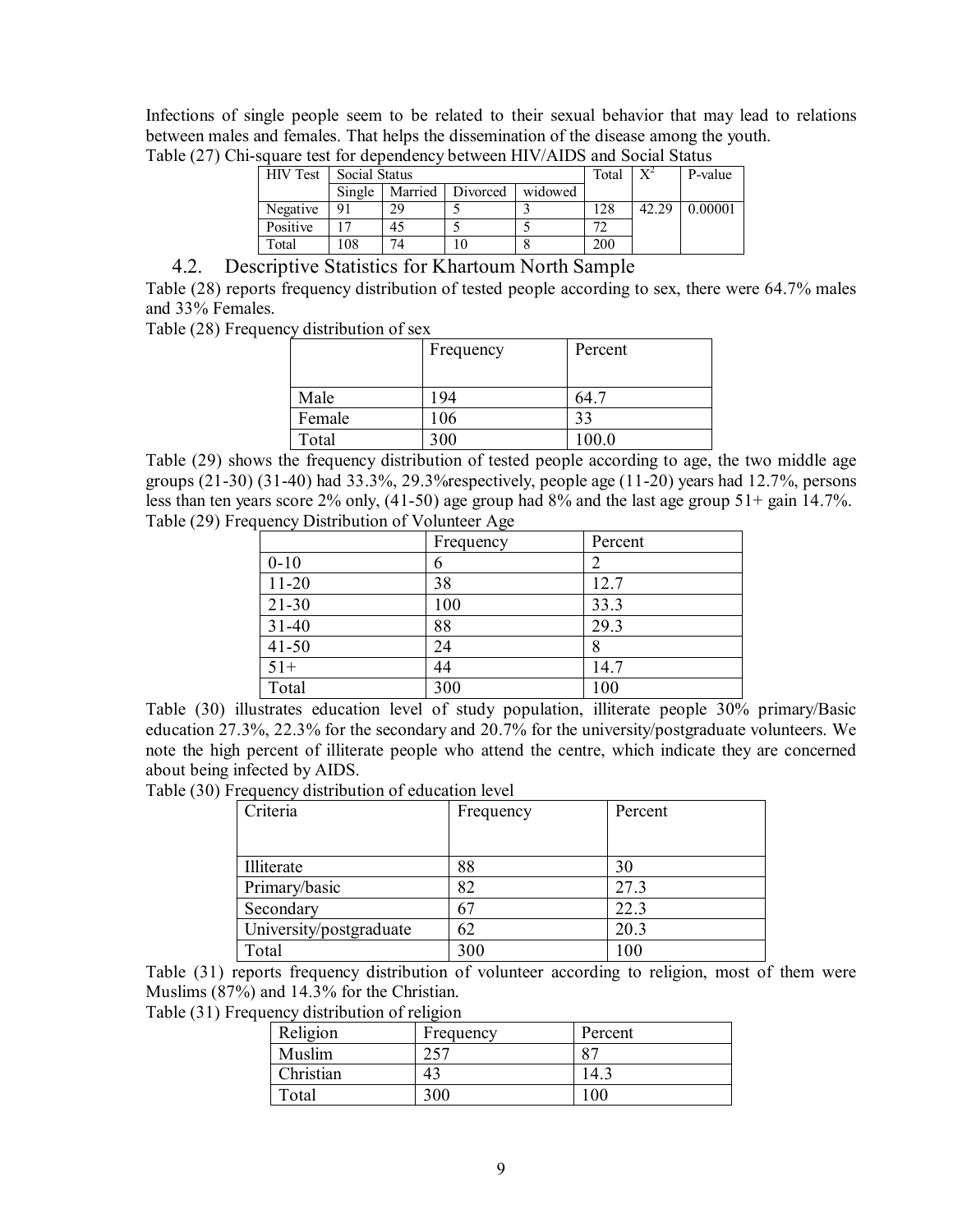Table (32) shows that high percent of volunteers (46.3) were single, 42.7% married and 6%, 5% for the divorced and widowed respectively. It is clear that the social status of volunteers were concentrated in single and married group.

|  |  |  |  | Table (32) Frequency distribution of social status |  |  |  |  |
|--|--|--|--|----------------------------------------------------|--|--|--|--|
|--|--|--|--|----------------------------------------------------|--|--|--|--|

| <b>Social Status</b> | Frequency | Percent |
|----------------------|-----------|---------|
| Single               | 137       | 46 7    |
| Married              | 126       | 42 7    |
| Divorced             | 18        |         |
| Widowed              | 14        | 4.1     |
| Total                | 300       |         |

Table (33) reports frequency distribution of tested people according to occupation, 26.3% unemployed, 23.3% laborers, 22% employee, 13% free job 11.7% student, 1.3% tee sellers. Table (33) Frequency distribution of occupation

| State of Work | Frequency | Percent |  |  |
|---------------|-----------|---------|--|--|
| Unemployed    | 75        | 25      |  |  |
| Labor         | 69        | 23      |  |  |
| Employed      | 64        | 21.3    |  |  |
| Free job      | 43        | 14.3    |  |  |
| Student       | 35        | 11.7    |  |  |
| Total         | 300       | 100     |  |  |

Table (34) displays the distribution of place of residence, 83.3% from Behree, 11% for rural areas, 3% from Khartoum and only 2.7% from Omdurman. We note that the high percent 83.3% for Khartoum North because the center inside it and there were considerable percent 2.7% from Omdurman, it may due to the stigma of AIDS patient. People tend to check their blood away from residence, because of the AIDS stigma and the expected *social exclusion*. Table (34) Frequency distribution of place of residence

|                | Frequency | Percent |
|----------------|-----------|---------|
| Khartoum       |           |         |
| Khartoum North | 250       | 83.3    |
| Omdurman       |           |         |
| Rural          | 33        |         |
| Total          | 300       |         |

Table (35) shows the risk factors, 28% sexual, 22.3% worry, 4% blood transmission, 1% parent, 23% symptoms, 19.3% procedures. The results explain the fact that sexual behavior and symptoms that appear on the volunteers became reasons for attending the centre and check HIV/AIDS. There is a rational assumption that the two percentages are the same, i.e., the symptoms of patients due to their *sexual practice*.

Table (35) Frequency distribution of risk factors

|                           | Frequency     | Percent |
|---------------------------|---------------|---------|
| Sexual                    | 84            | 28      |
| Worries                   |               | 22.3    |
| <b>Blood</b> transmission | $\mathcal{D}$ |         |
| Parent                    |               | 15      |
| Symptoms                  | 76            | 23      |
| Procedures                | 58            | 19.3    |
| Total                     | 300           | 100     |

Table (36) reports the HIV/AIDS incidence, through the result of test, 87% were negative HIV/AIDS, while (14.3%) were positive.

Table (36) Frequency distribution of HIV/AIDS result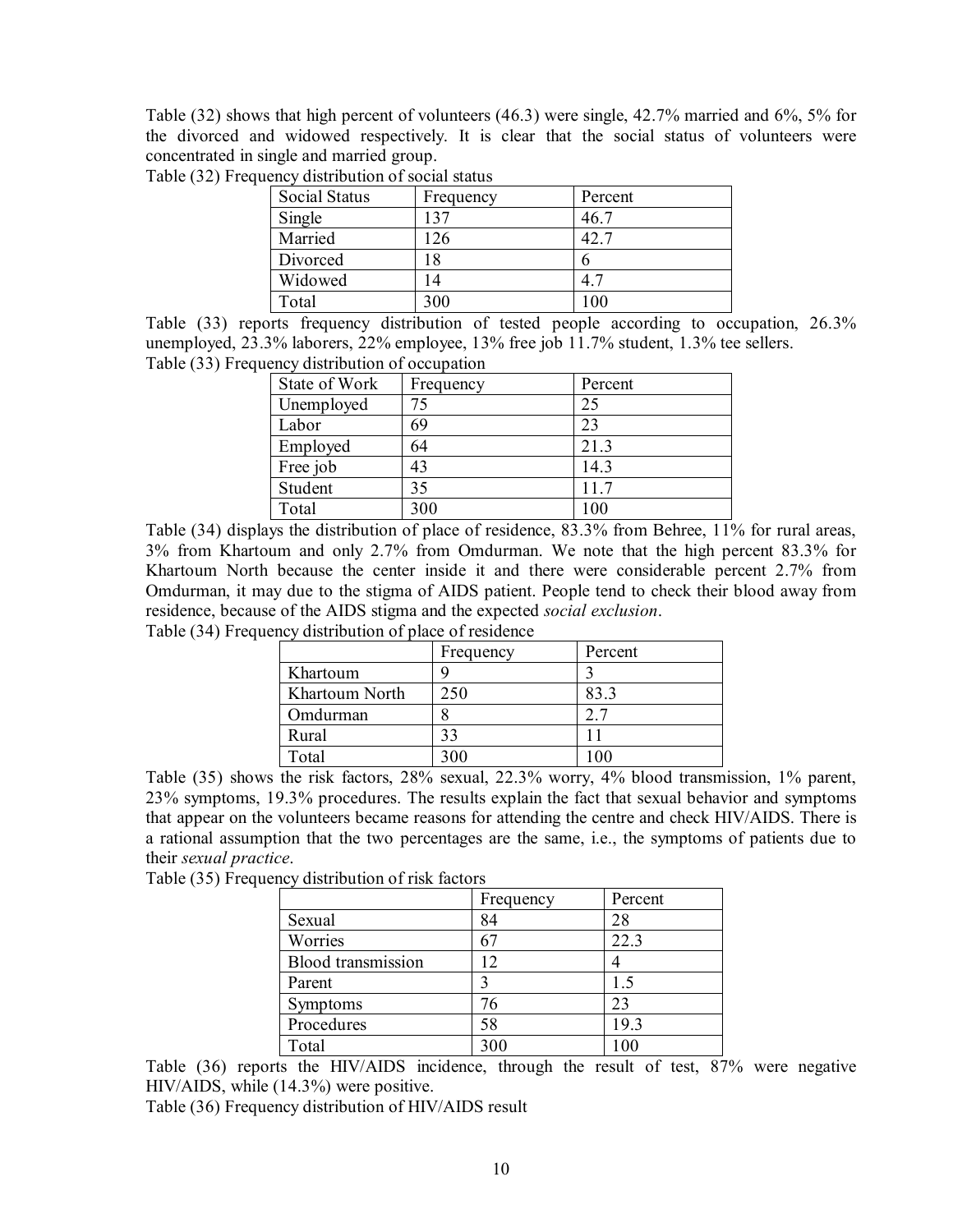|          | Frequency | Percent |
|----------|-----------|---------|
| Negative |           |         |
| Positive |           | 4.3     |
| Гоtal    |           |         |

Table (37) reports the dependency between HIV/AIDS and education level.  $\chi^2$  value = 10.07, df = 3, P- value = 0.018, According to P-value, we reject null hypothesis that the two variable are independent and accept the alternative one they are dependent. So education affect HIV/AIDS incidence in Khartoum North area.

Table (37) Chi-square test for Dependency between HIV Incidence and Education Level

| <b>HIV Test</b> | <b>Education Level</b> |                   | Total        | $\gamma$  | P-value |       |       |
|-----------------|------------------------|-------------------|--------------|-----------|---------|-------|-------|
|                 | Illiterate             | Primary<br>basic/ | intermediate | Secondary |         |       |       |
| Negative        | 78                     | 63                | 57           | 59        | 257     | 10.07 | 0.018 |
| Positive        |                        | 19                | 10           |           | 43      |       |       |
| Total           | 89                     | 82                | 67           | 62        | 300     |       |       |

Table (38) reports Chi-square test for dependency between HIV/AIDS incidence and occupation.  $\chi^2$  $= 6.964$ , df  $= 7$ , P-value  $= 0.433$  the P-value is greater than (0.055) the level of significance, so we can't reject the null hypothesis of the test, there is no relation between the occupation of the tested people and the HIV/AIDS result.

Table (38) Chi-square test for Dependency between HIV/AIDS and Occupation

|    |    | Total                                | $\mathbf v$ | P-value |     |        |        |
|----|----|--------------------------------------|-------------|---------|-----|--------|--------|
|    |    |                                      |             |         |     |        |        |
|    |    | employee                             | Free job    | Student |     |        |        |
|    |    |                                      |             |         |     |        |        |
| 18 | 18 | 31                                   | 28          | 33      | 128 | 21.271 | 0.0001 |
|    |    |                                      | 14          |         | 72  |        |        |
| 39 | 39 | 42                                   | 42          | 38      | 200 |        |        |
|    |    | Education Level<br>Not work   Labour |             |         |     | . .    |        |

Table (39) reports the dependency analysis between HIV/AIDS incidence and the social status of volunteers who enter the center. The  $\chi^2$  = 214, df = 3, P-value = 0.0001. This suggests the acceptance of the alternative hypothesis "there is relation between the two variables". This result coincides with the result of Khartoum result.

Table (39) Chi-square test for Dependency between HIV/AIDS and Social Status

| <b>HIV</b> Test | Social Status |             |          |         | Total | $\sim$<br>∼ | P-value |
|-----------------|---------------|-------------|----------|---------|-------|-------------|---------|
|                 | Single        | married     | Divorced | widowed |       |             |         |
| Negative        | 30            | 07          | 10       |         | 257   | 214         | 0.0001  |
| Positive        |               | $\bigcap$ 1 |          |         | 43    |             |         |
| Total           | 39            | .28         | 18       |         | 300   |             |         |

# 5. Modeling HIV/AIDS in Khartoum State Data

We deal with the collected data (Khartoum state data) the sample was 1439 members of volunteers and suspected cases. The model tries to find the relation between dependent variables (HIV/AIDS) incidence and socio-economic and demographic variables (independent variables) through the application of binary logistic regression. The value labels of the dependent variable (HIV/AIDS) incidence (0 denote negative test and 1 is positive test of result) . Step one of the model create a reduce model (i.e. model without predictor) or the model with the constant only, which is gives the results, Wald statistic  $= 282.935$  with P-value (0.0001). So the model represented by the constant is significance at 1% level of significance. And this is the null model (model without predictor). For the purpose of product full model or final model (with predictor) binary logistic regression is done to obtain the model with education level, the model results as follows, the estimated model

Table (40) Estimated Model Coefficients of Education Level

|  | Effect<br>B | S.E | Wald | Sig. | <b>OR</b> | 95%CL of OR |
|--|-------------|-----|------|------|-----------|-------------|
|--|-------------|-----|------|------|-----------|-------------|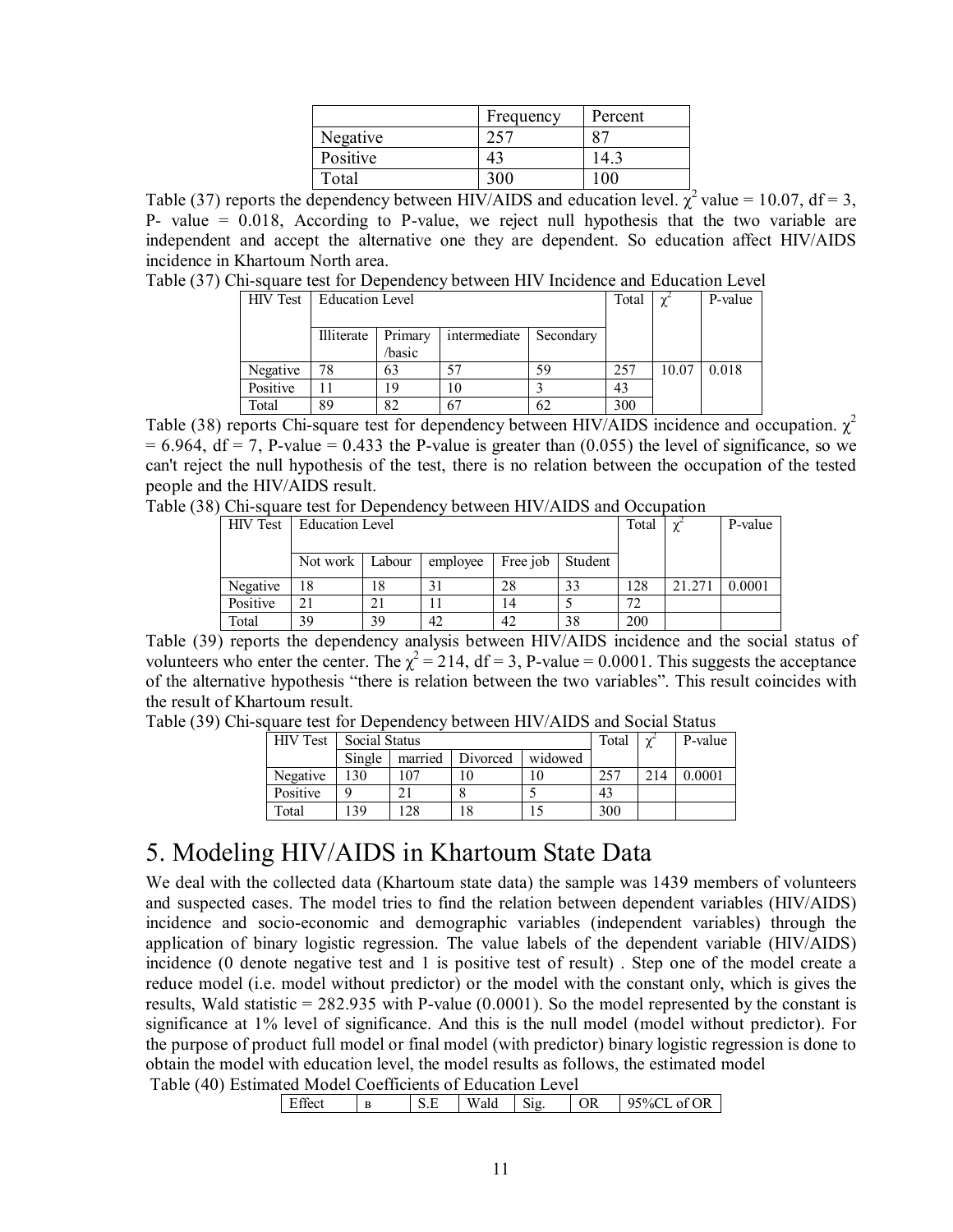|                                  |       | Education | $0.173 -$ | 0.042    |                               |        | $17.189$   0.0001   0.841   0.76,0.94 |  |
|----------------------------------|-------|-----------|-----------|----------|-------------------------------|--------|---------------------------------------|--|
|                                  |       |           |           |          | Table (41) Test of the model  |        |                                       |  |
|                                  | Model |           |           |          | -2log likelihood   Chi-square |        | Sig                                   |  |
|                                  | Null  |           |           | 1677.21  |                               |        |                                       |  |
|                                  | Final |           |           | 1657.989 |                               | 17.669 | 0.00001                               |  |
| $Table (42)$ $Cogahogoffit$ toot |       |           |           |          |                               |        |                                       |  |

Table (42) Goodness of fit test

|                 | Chi-square | Sig      |
|-----------------|------------|----------|
| Hosmer-lemeshow | 18.145     | 0.00000  |
| Deviance        | 18.6       | 0.000033 |

#### *(Log Xact output)*

Table (40) above reports, Wald statistic  $= 17.189$ , P-value (0.0003) . which support the rejection of the null hypothesis that (the coefficient is zero) . So the education level is statically significance at 1% level of significance. It is very clear through this result, the education level of volunteer affect the HIV/AIDS incidence (i-e the education level of a person play an important role of getting negative or positive HIV/AIDS) . The odd ratio (0.84) indicates that (illiterate people) have HIV/AIDS positive 0.84 times more than the other types of education level. Or we can say, people without education have HIV/AIDS 0.84 times more than educated people. To test the overall model, the Chi-square value (17.667) with P-value (0.00016) ,which indicate the statistically significance at 1%level of significance. So the model can be put into consideration and its result is acceptable. hosmer and lemeshow test, the L-H value  $= 18.146$ , P-value (0.002), we can judge that the test is significant at 1% level of significance, so there is difference between observed and predicted value, the model is not fitting the data well. The deviance statistics (18.6) confirm the result of fitting.

|  |  |  | Table (43) Estimated coefficient for binary logistic regression (occupation) |
|--|--|--|------------------------------------------------------------------------------|
|  |  |  |                                                                              |

| Effect            | D<br>D                | $\sim$<br>്.∟    | Wald  | $\sim$<br>Sig        | <b>OR</b>                        | 95%CL<br>OR |  |
|-------------------|-----------------------|------------------|-------|----------------------|----------------------------------|-------------|--|
| <b>Occupation</b> | 071<br>V.V /<br>$\pm$ | $\Omega$<br>v.v. | 3.741 | <u>ስ ስናን</u><br>u.uj | 03 <sup>2</sup><br>∪. <i>フコム</i> |             |  |

Table (44) Test of the model

| 0111011 |                  |            |       |
|---------|------------------|------------|-------|
| Model   | -2log likelihood | Chi-square | Sig   |
| Null    | 167567           |            |       |
| Final   | 1671 781         | 3.786      | 0.052 |
|         |                  |            |       |

#### Table (45) Goodness of fit test

|                 | Chi-square | Sig      |
|-----------------|------------|----------|
| Hosmer-lemeshow | -145       | 0.00000  |
| [Deviance]      | $18_{1}$   | 0.000033 |

Table (43) followed by table (44) reports that Wald statistic  $= 3.741$ , P-value (0.053) which indicate insignificance of the occupation at 1% Level of significance. The result of insignificance explains, there is no direct effect of the predictor variable occupation on the HIV/AIDS incidence. Odd ratio of the variable is (0.932). So the people without job have positive HIV/AIDS 0. 932 time more than people without work. The overall model is statistically significance according to  $\chi^2$  value = 3.786 with P-value (0.05). So the occupation has no significant affect on HIV/AIDS of volunteers who attend the centers. Hosmor-lemeshow test value =  $31.69$ , P-value =  $0.0001$ , so the model is not well fitted. According to table (46) and table (47) bellow, Wald statistic  $= 70.398$ , P-value (0.0001) which indicate the statistically significance of the coefficient, the independent variable (Social Status) influence the HIV/AIDS incidence positively. The odds ratio EXP  $(B) = 1.94$  which means the single people of Khartoum area have positive HIV/AIDS 1.94 times more than people (married, divorced, widowed) This can be support by the test of the over all significance of the model.  $\chi^2$  = 73.449whith P-value (0.000012) so the model is statistically significance at 1% level of significance. H-L value  $= 3.196$ , P-value (0.074) so the model is well-fitting the data of Khartoum state. Table (46) Estimated coefficient for binary logistic regression( social status)  $\sim$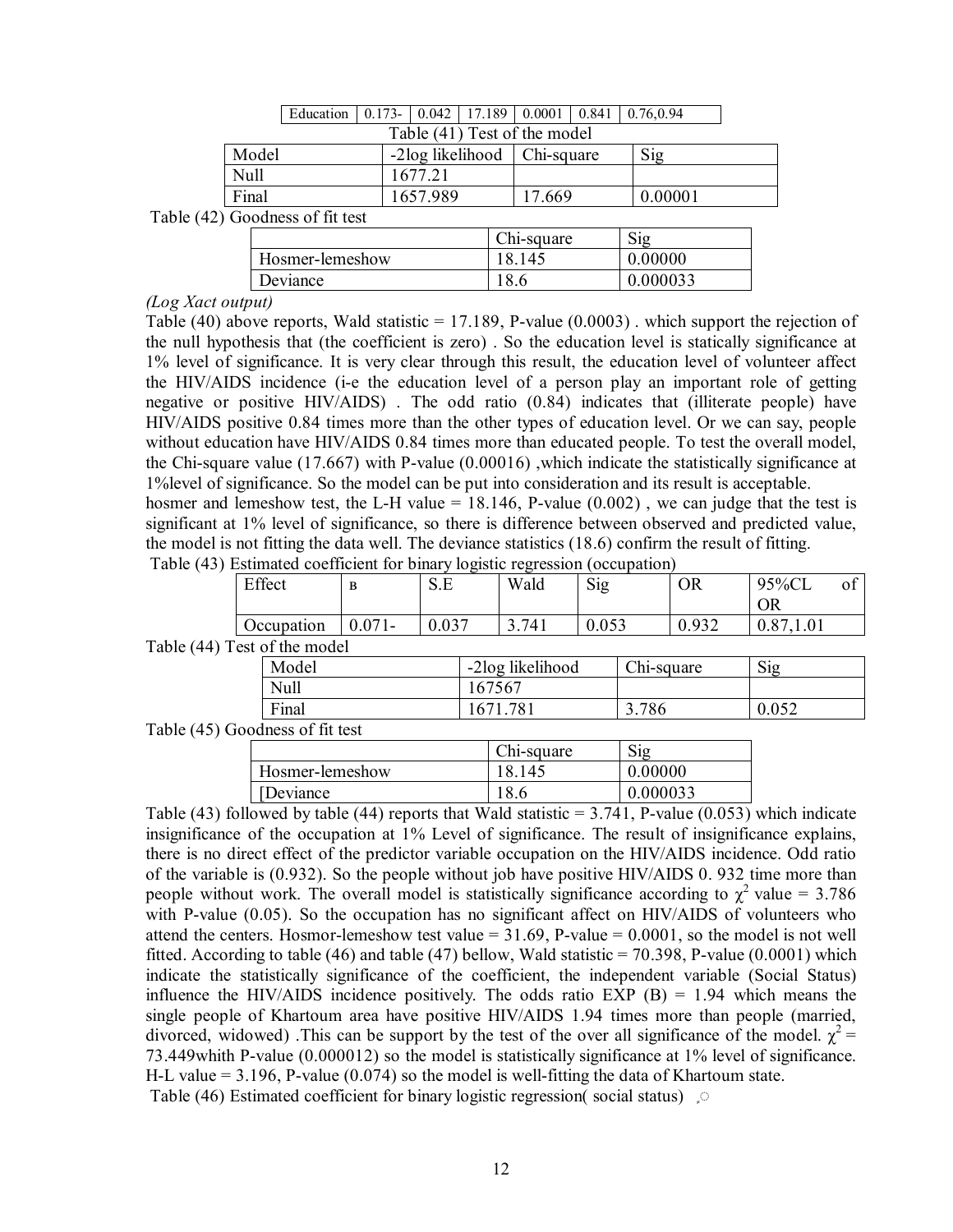| Effect | <b>B</b> | S.E   | Wald  | $\mathrm{Sig}$ | 0R    | 95%CL of OR |
|--------|----------|-------|-------|----------------|-------|-------------|
|        |          |       |       |                |       |             |
|        |          |       |       |                |       |             |
| Social | 0.661    | 0.079 | 70.39 | 0.00           | 1.937 | 1.66.2.26   |

Table (47) Fitting Information of the model

| Model | -2log likelihood | Chi-square | $\mathrm{Sig}$ | Hosmer-lemeshow |
|-------|------------------|------------|----------------|-----------------|
| Null  | 16721            |            |                |                 |
| Final | 1602.118         | 73.449     | 0.072          | 0.074           |

A constructed binary logistic regression that depends on the two predictors variables, social and education level. That is to test the effect of them on the dependent variable, HIV/AIDS incidence. The results are, Wald statistic for the social status  $= 70.398$ , p-value  $= 0.011$  and Wald statistic for education  $= 6.493$ , p-value  $= 0.0001$ , the result of wald test explain the significance of the two important variables. Also odd ratio of social and education were 1.937, 0.895 respectively. Thus the change in the log odd ratio of HIV/AIDS per social and education is 1.937, 0.89

In order to test the overall significance of the  $\chi^2$  =80.019, p-value = 0.00001, which insures the significance of the model. Hosmer-Lemeshow test done to test the goodness of fitting, H-L = 31.45,  $p$ -value = 0.0001, so the model didn't fit the data.

Table (48) Estimated coefficient for binary logistic regression (social status, education)  $\sqrt{2}$ 

| Variable  | B        | S.E   | Wald    | Sig   | <b>OR</b> | 95%CL of OR  |
|-----------|----------|-------|---------|-------|-----------|--------------|
| Constant  | $-1.944$ | 0.182 | 114.519 | 0.000 | 0.143     |              |
| Social    | 0.623    | 0.079 | 70.398  | 0.011 | 1.937     | 1.66.2.26    |
| Education | $-0.11$  | 0.043 | 6.493   | 0.000 | 0.895     | 0.823, 0.975 |

Table (49) Test of the model Table(49)

| Model | -2log likelihood   Chi-square |        | Sig   | Hosmer-lemeshow |
|-------|-------------------------------|--------|-------|-----------------|
|       |                               |        |       |                 |
| Null  | 16721                         |        |       |                 |
| Final | 159548                        | 80.019 | 0.000 | 0.074           |

According to table (49) the model include two important variable, social status and Occupation .The result signify that, Wald statistics =  $60.385$ , with p-value =  $0.011$ , odds ratio 1.865, which suggests that the change in the log odds of the HIV/AIDS incidence per social status illustrates the association between HIV/AIDS and social status, which is statistically significance. Beside that, occupation variable influence the dependent variable (HIV/AIDS) incidence significantly at 5% level of significance wald =  $6.493$ , p-value =  $0.00012$ . The odds ratio  $(0.895)$  suggest that, changing in the log odds ratio of HIV/AIDS incidence per occupation between 0.823 and 0.97

Table (50) Estimated coefficient for Binary logistic regression Social Status and Job

| Variable   | B        | S.E   | Wald    | Sig   | OR    | 95%CL of OR  |
|------------|----------|-------|---------|-------|-------|--------------|
| Constant   | $-2.143$ | 0.183 | 137.599 | 0.000 | 0.117 |              |
| Social     | 0.655    | 0.079 | 67.235  | 0.000 | 1.937 | .66, 2.26    |
| Occupation | $-0.016$ | 0.038 | 0.176   | 0.675 | 0.984 | 0.914, 1.060 |

 *Source SPSS output*

Table (51) Test of the model

| Model | -2log likelihood   | Chi-square  | Sig   |  |
|-------|--------------------|-------------|-------|--|
| Null  | $\sqrt{2}$<br>0/21 |             |       |  |
| Final | 602.118            | 3.449<br>רי | 0.072 |  |

Table (52) reports Wald statistic for the education level  $= 1.246$  with P-value  $= 0.264$ , and for the second variable occupation is 14.784with P-value = 0.0001. The occupation is not significant and education statistically significance at 1% level of significance,. This result reflects the influence of education level to HIV/AIDS among volunteers. Also  $\chi^2$  test is done to test the overall mode,  $\chi^2$  =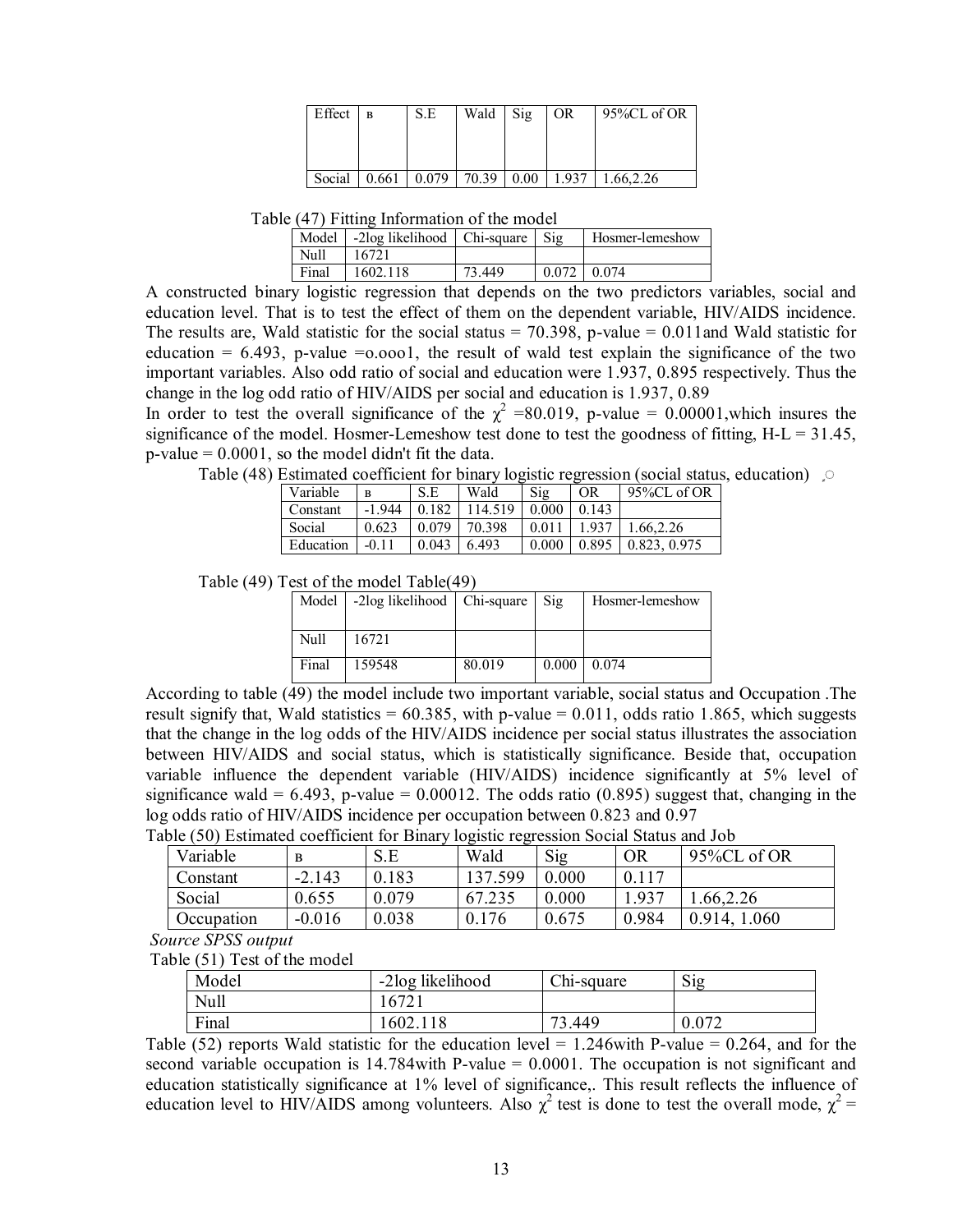18.923, P-value = 0.00001, so the overall model is statistically significance at 1% level of significance. Hosmer and lemeshow test explain the result as  $H-L = 31.589$  with P-value = 0.000, which suggests that, the model fail to fill the data well.

Table (52) illustrates the results of modeling HIV/AIDS depend on two predictors variable occupation and education level, wald statistics for occupation 1.246 with p-value 0.264 which is not significant, While education level is appear to be statistically significant wald =  $6.493$ , p-value = 0.000.So the model influence by the education level. Also odds ratio of occupation (0.96) indicate that people without job have positive HIV/AIDS 0.96 times more than working people. Beside that is the odd ratio of education level (0.85). Thus people without education have a chance to be infected by the disease 0.85 time more than educated people. The over all model is significance at 5% level of significance according to table (52)  $\chi^2$  = 18.9, P-value = 0.00012. The goodness of fitting is tested through hosmer-lemeshow test and deviance statistics,  $H-L = 31.6$ , p-value = 0.0003,  $D = 84$ , p-value = 0.00001.Therefore, the model fail to fit the data well.

| $\alpha$ covincion, for $D_{\text{max}}$ , $D_{\text{max}}$ requests $\alpha$ , $\beta$ contains $\alpha$ , equivalently, $\alpha$ |          |       |        |                 |       |                         |
|------------------------------------------------------------------------------------------------------------------------------------|----------|-------|--------|-----------------|-------|-------------------------|
| variable                                                                                                                           | B        | SE.   | Wald   | Si <sub>2</sub> | OR    | $95\%$ CL of OR         |
| Constant                                                                                                                           | $-671$   | 0.101 | 43.909 | 0.000           | 0.511 |                         |
| Occupation                                                                                                                         | $-0.042$ | 0.037 | 1.246  | 0.264           |       | $0.959 \pm 0.892.1.032$ |
| Education                                                                                                                          | $-0.11$  | 0.043 | 6.493  | 0.000           | 0.849 | 0.781, 0.923            |
|                                                                                                                                    |          |       |        |                 |       |                         |

Table (52) Estimated Coefficient for Binary Logistic Regression (occupation, education)

Table (53) Test of the model

| Model | -2log likelihood   Chi-square |        | $S_1$ |
|-------|-------------------------------|--------|-------|
| Null  | 167568                        |        |       |
| Final | 1656.65                       | 18.923 | 0.000 |

Table (54) illustrates the full model with the three predictors variables(social status, occupation, education) .According to the model estimation, it is very clear that, social status and education level both of them gains statistically significance, wald statistics for social status =  $59.26$ , p-value = 0.0001, and Wald statistics for education  $6.321$  pvalue = 0.012. The overall model significance is tested through  $\chi^2 = 114.845$ , p-value = 0.000, the model is acceptable at 1% level of significance. Hosmer-lemeshow  $= 34.15$ , p-value  $= 0.000$ , This result suggests that the model is not well fitted. Results insures the validity of the model. The three factors, social, education and occupation influence HIV/AIDS in spite of the insignificance of occupation variable. They verify the hypothesis of the study that the demographic variables affect HIV/AIDS incidence in Khartoum state. Table (54) Estimated coefficient for binary logistic regression(social status, occupation, education)

| Variable   | B         | S.E   | Wald   | Sig   | 0 <sub>R</sub> | 95%CL of OR  |
|------------|-----------|-------|--------|-------|----------------|--------------|
| Constant   | $-1.94$   | 0.198 | 96.726 | 0.000 | 0.143          |              |
| Social     | 0.623     | 0.081 | 59.26  | 0.000 | 1.865          | 1.591, 2.186 |
| Occupation | $-0.0016$ | 0.038 | 0.0018 | 0.997 | 1.00           | 0.928, 1.078 |
| Education  | $-0.11$   | 0.044 | 6.321  | 0.012 | 0.895          | 0.822, 0.976 |
|            |           |       |        |       |                |              |

Table (55) Test of the model

| Model | -2log likelihood | Chi-square | Sig   |
|-------|------------------|------------|-------|
| Null  | 167567           |            |       |
| Final | 159548           | 80.02      | 0.000 |

Table (56) Estimated coefficients for a multiple logistic regression model

|               |          |        | reflicients for a maniple logistic regression model |        |       |  |  |  |
|---------------|----------|--------|-----------------------------------------------------|--------|-------|--|--|--|
| Variable      | B        | S.E.   | Wald                                                | Sig.   | OŘ    |  |  |  |
| Social status |          |        | 49.25                                               | 0.0000 |       |  |  |  |
| Single        | $-1.519$ | 0.303  | 216                                                 | 0.0000 | 0.219 |  |  |  |
| Married       | $-0.805$ | 0.288  | 7.817                                               | 0.005  | 0.447 |  |  |  |
| Divorced      | $-0.23$  | 0.35   | 0.432                                               | 0.511  | 0.795 |  |  |  |
| Occupation    |          |        | 10.805                                              | 0.147  |       |  |  |  |
| Labor         | 4.85     | 13.5   | 0.129                                               | 0.719  | 127.8 |  |  |  |
| Employee      | 022      | 13.501 | 0.138                                               | 0.710  | 151.7 |  |  |  |
| Free Job      | 4.859    | 13.502 | 0.130                                               | 0.719  | 123.9 |  |  |  |
| Student       | 019      | 13.501 | 0.138                                               | 0.710  | 151.2 |  |  |  |
| Tee seller    | 4.61     | 13.504 | 0.095                                               | 0.758  | 64.1  |  |  |  |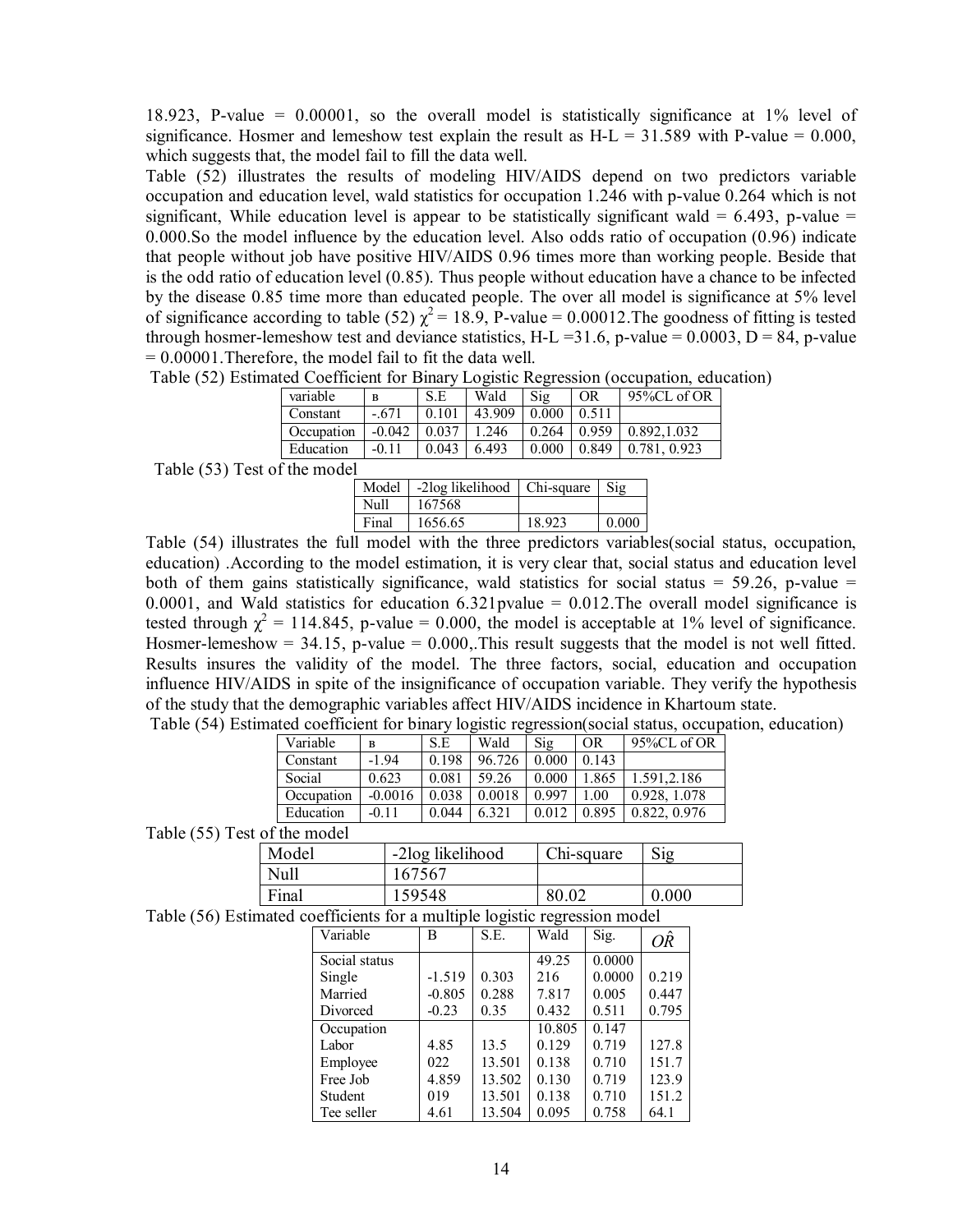| Driver                 | 27    | 13.504 | 0.153  | 0.696 | 191   |
|------------------------|-------|--------|--------|-------|-------|
| Solider                | 04    | 13.506 | 0.139  | 0.709 | 154.6 |
| <b>Education</b> level |       |        | 17.995 | 0.001 |       |
| Primary/basic          | 0.56  | 0.248  | 108    | 0.024 | 1.75  |
| Intermediate           | 1.006 | 0.252  | 1995   | 0.000 | 2.74  |
| Secondary              | 0.631 | 0.287  | 4.855  | 0.028 | 1.9   |
| university             | 0.682 | 0.254  | 7.203  | 0.007 | 1.98  |

# 6. HIV/AIDS Trends of the Three Centers (2009)

Table (57) and figure (1) presents the trend of positive HIV/AIDS for Omdurman center for both males and females. It is very clear that males positive cases is large than female positive cases except in the two months may and august.

Table (57) Trends of HIV/AIDS in Omdurman 2009

| months    | male positive | female positive |
|-----------|---------------|-----------------|
| January   |               | $\mathfrak{D}$  |
| February  | 6             | 6               |
| march     |               | π               |
| April     |               |                 |
| May       | 6             | 3               |
| June      | 8             |                 |
| July      | 14            | 3               |
| august    | 4             | 3               |
| September | 4             | π               |
| October   | 4             | $\mathfrak{D}$  |
| November  | 4             |                 |
| December  |               |                 |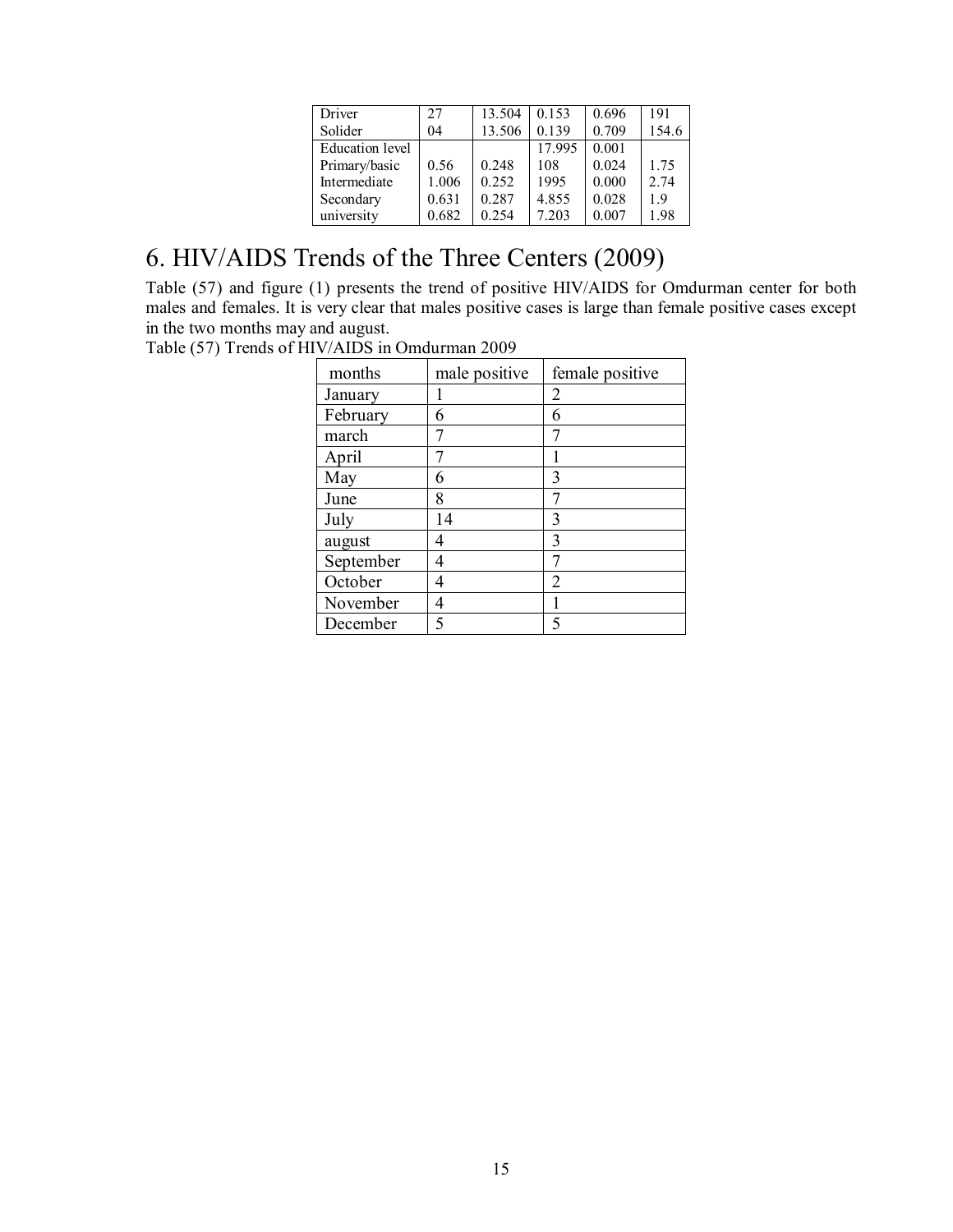



Table (58) and figure (2) presents HIV/AIDS situation which is increased through months in January there (1) case of positive male and (2) cases of positive female. The number grow over the time until it reached its maximum point in July (14) males and (7) for females in September.

The trend of female positive cases is less than the trend of male's positive cases except in September female positive cases more than males' positive cases. In the last month of the year the cases of positive HIV/AIDS are equal for both males and females. Table (58) Trend of HIV/AIDS in Khartoum 2009

| Months    | male positive | female positive |
|-----------|---------------|-----------------|
| January   |               | 2               |
| February  | 6             | 6               |
| march     |               |                 |
| April     |               |                 |
| May       | 6             | 3               |
| June      | 8             | 7               |
| July      | 14            | 3               |
| august    | 4             | 3               |
| September | 4             | 7               |
| October   | 4             | $\mathfrak{D}$  |
| November  | 4             |                 |
| December  | 5             |                 |

*Source Ministry of Health 2009*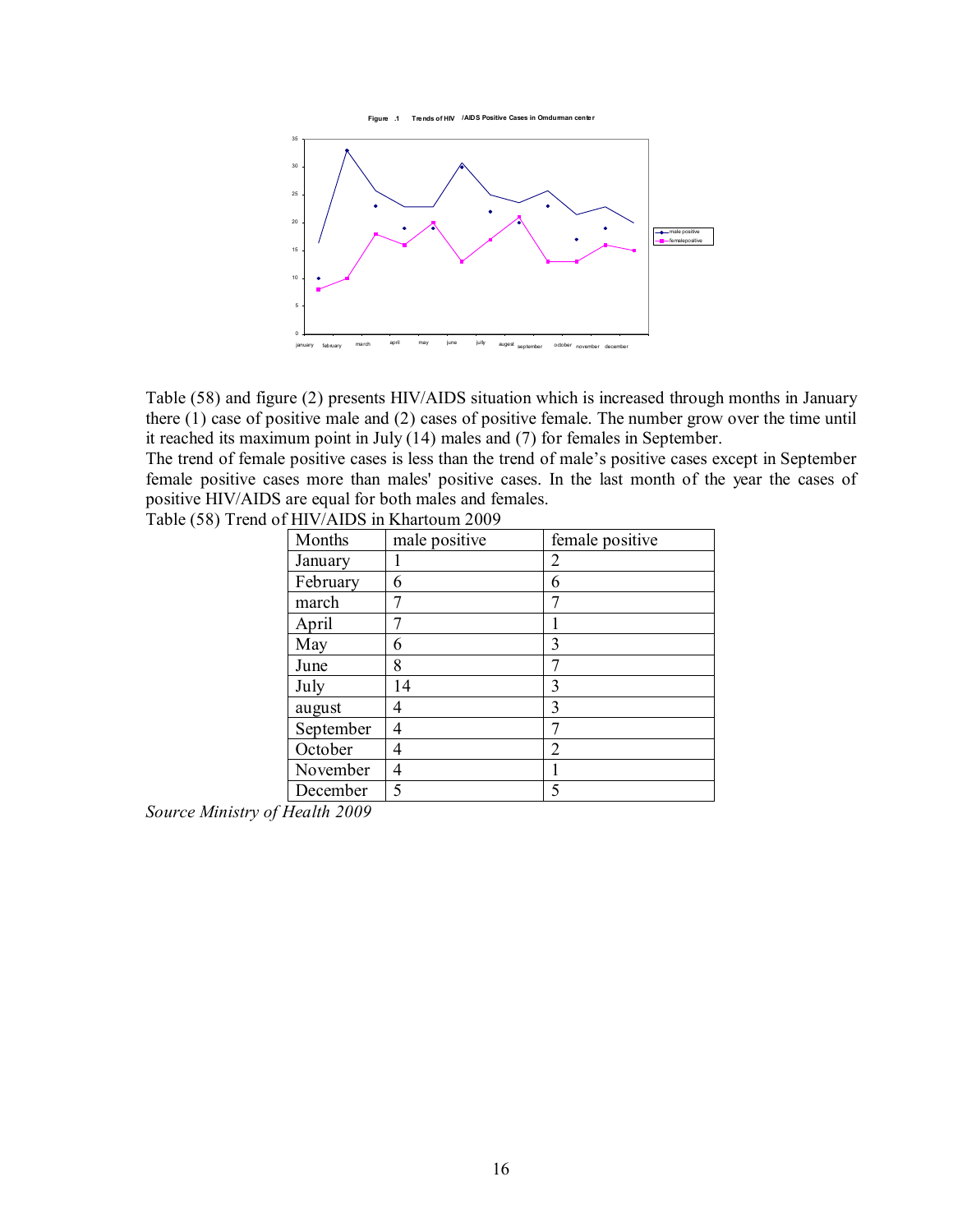**Figure 2 Trends of HIV /AIDS Incidence of Khartoum**



Source: Ministry of health, Khartoum state

Table (59) and (3) figure trends of HIV/AIDS incidence of Khartoum North center. The graph indicate increasing in the incidence over time. In January it records (10) positive of males while (8) positive of females. The numbers of positive males and females rise up gradually, and then fell down into low level (2) cases for both males and females in December.

| months    | male positive  | female positive |
|-----------|----------------|-----------------|
| January   |                | 4               |
| February  | 4              | $\overline{2}$  |
| march     | 4              | $\mathbf{3}$    |
| April     |                | 4               |
| May       | 3              | 5               |
| June      | 8              | 3               |
| July      | 5              | 2               |
| august    |                | 4               |
| September | 9              | 6               |
| October   | 3              | 4               |
| November  | 4              |                 |
| December  | $\overline{c}$ | $\overline{c}$  |

Table (59) Trend of HIV/AIDS in Khartoum North 2009

*Source Ministry of Health 2009*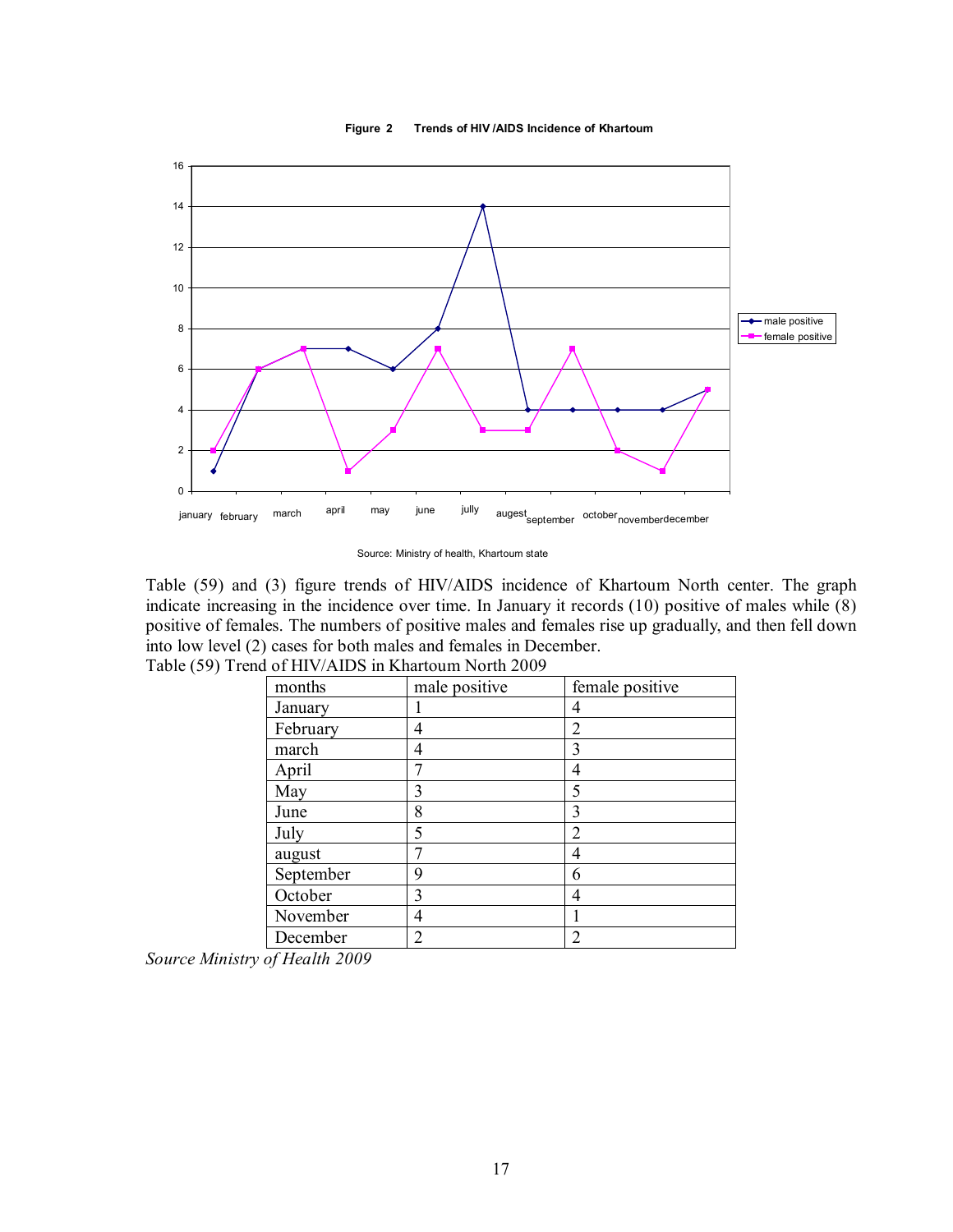



#### 6.1. Comparisons between the Three Centers

In general, HIV/AIDS positive cases among volunteers and suspected cases of the three centers under the study are in critical situation of the disease. There must be more efforts exerted to stop the spread of the pandemic into Khartoum state and other states of the century. However, in all and according to the data, Omdurman center has the high positive cases either for males or females. It seems that there is considerable number of people attend the center more than the other two centers Khartoum and Khartoum North, so the high incidence is acceptable. The demographic weight could be one reason as Omdurman is the most densely populated city in Khartoum state. Moreover, it has the largest numbers of refugees among them. Unofficial refugees' numbers in Omdurman city exceed two millions in less than ten years. They come from the troubled regions of the Southern and Western Sudan. The refugees also live with less than adequate sanitary conditions with minimized incomes and less employment. They work mostly in marginal and irregular jobs which call for an educated guess that it can be prostitution, begging or thievery.

# 7. Summary, Conclusions and Recommendations

The study was conducted in Khartoum state for the period (2003-2009) aims to apply statistical models for the HIV/AIDS data in Khartoum state centers of testing blood and counseling. AIDS is recognized as an emerging disease only in the early 1980s, AIDS has rapidly established itself throughout the world, and is likely to endure and persist well into the 21s century. AIDS has evolved from a mysterious illness to a global pandemic which has infected tens of millions less than 20 years. The study construct three main hypotheses they are first, Non-linear models fit the HIV/AIDS data well especially binary logistic regression. Second, demographic variables affect the HIV/AIDS incidence in Khartoum state. Third, HIV/AIDS will be increasing among volunteers in the three centers Khartoum, Khartoum North, and Omdurman.

The main objective of the paper was to apply statistical models for HIV/AIDS in Khartoum state so as to obtain a good analysis, beside other sub objectives. The Methodology was divided into two parts. Source of Data depending on secondary data collected from the volunteers centers for blood testing and counseling inside Omdurman, Khartoum, and Khartoum North teaChing hospitals. The data collected through questionnaires was designed so as to get all the information registered inside the three centers. Study stems the good models and techniques. The main idea of analysis is to apply and identify statistical model that related to AIDS by using statistical packages to construct the models depends on the collected data about HIV/AIDS of Khartoum state. Mainly the study depends on Statistical package for Social Science (SPSS) and Log Xact to estimate the coefficients of the models and the other statistical test related to them. The importance of the study comes from the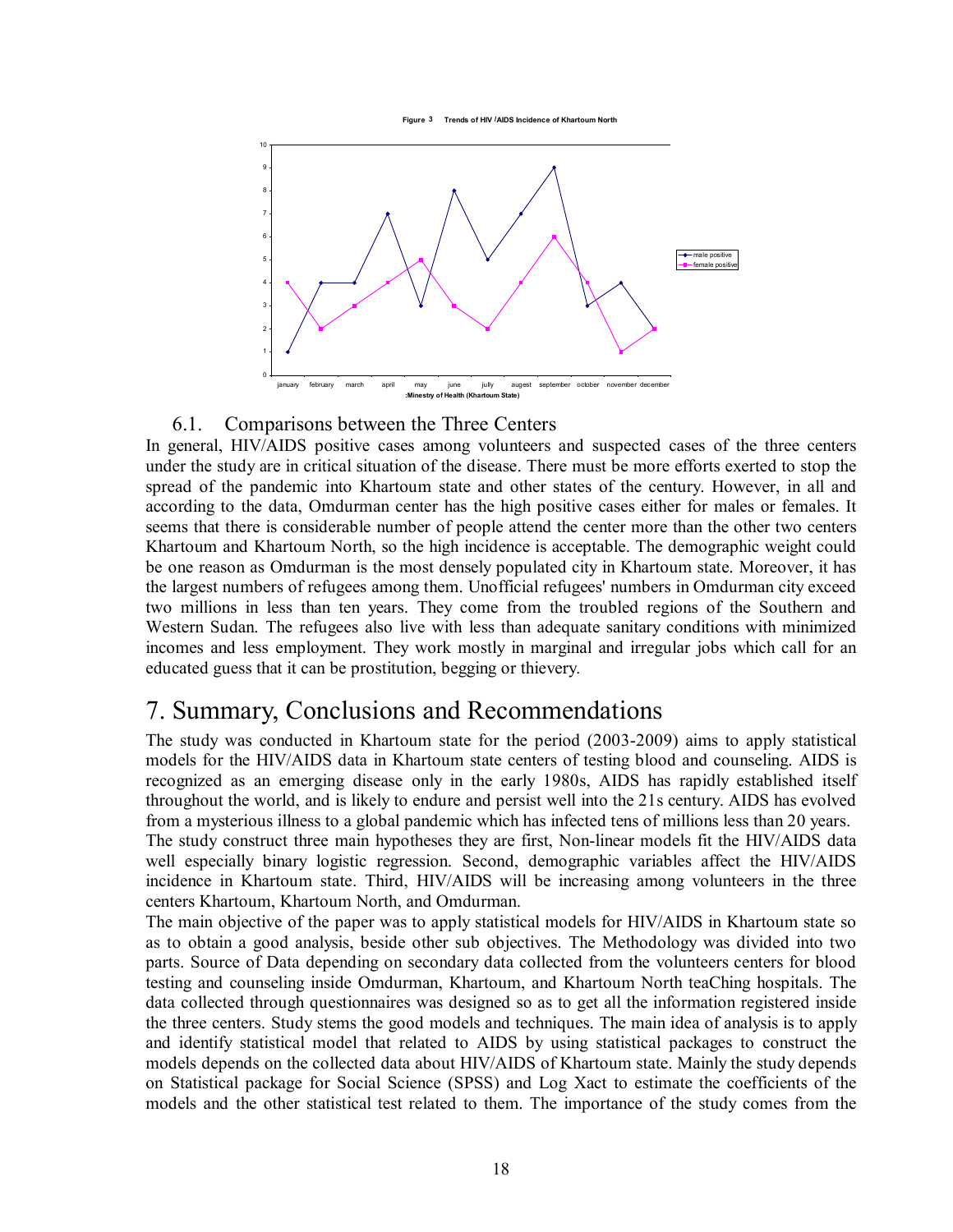importance of the AIDS issue itself, because it destroys human capital. Our focus here was on binary logistic regression, because it's suitable to the data collected from the three centers inside the three hospitals in Khartoum. Also estimates coefficient and statistical tests done to distinguish between the variables that related to HIV/AIDS incidence and spread through people in the three cities Khartoum, Khartoum North, and Omdurman. Through analysis of data we obtain the main findings that are the incidence rate of HIV/AIDS among volunteers and suspected cases Omdurman center is 33.5, Khartoum state is 36, and 14.3 for Khartoum North center. So the rate of Khartoum data is the highest one. In order to test the dependency between HIV/AIDS incidence and some socio-economic variables, the study concludes that there is no effect of education level on n HIV/AIDS infection for the data collected from Omdurman. However, there is dependency between HIV/AIDS incidence and occupation of volunteers. So the job of individuals affects the HIV/AIDS incidence inside Omdurman area. Also there is an association between HIV/AIDS incidence and social status of individuals. High numbers of positive HIV/AIDS in Omdurman center are among married people.

In the suspected cases of Omdurman center, there is no effect of education level on HIV/AIDS incidence. Education does not influence AIDS Situation for the suspected cases. For Khartoum data the study obtains the dependency between HIV/AIDS and some socioeconomic variables, there is dependency between HIV/AIDS incidence and education level of volunteers. That confirms that AIDS related to education status of individuals. Also social status is related to HIV/AIDS among volunteers according to Chi-square test which insures the dependency.

For Khartoum North data dependency analysis reports that, there is dependence between HIV/AIDS incidence and education level, so education influence HIV/AIDS incidence among people inside Khartoum North area. Also the same result was found through the test between HIV/AIDS incidence and occupation, which reflect the fact that the job of individuals affects their HIV/AIDS infection.

The study construct binary logistic model for Khartoum state, the predictors variables of the models were social status, education level and occupation. The variables social, education were found to be significance where Occupation is insignificant. We conclude that, the three variables are very important to affect the dependent variable HIV/AIDS incidence inside Khartoum state during the period of the study. The overall model test gains statistical significance at 1% level of significance, although there is insignificance association between HIV/AIDS incidence and Occupation.

The study conducted diagram for the HIV/AIDS positive cases during 2009 for the three centers. The figure of Omdurman centers reports increasing of positive cases for males and female. It seems that males' positive cases were greater than females positive cases except in May and August. For Khartoum hospital cases the incidence is increasing over the time for both sexes. But in September, females' positive cases are higher than males' positive cases. In Khartoum North center, trends of HIV/AIDS incidence during 2009 is at increasing rate for the positive cases of both males and females rising gradually then fell down into low level in the last month of the year (December) .

It is concluded that, education level and occupation influence HIV/AIDS incidence in Khartoum data only and social status is found to have the strong factor affect HIV/AIDS incidence for the three centers under the study. For more description of the HIV/AIDS in Khartoum state represented by the testing and Counseling' centers, data about positive HIV/AIDS for both males and females during 2009.The trend of HIV/AIDS incidence is increased among both sexes, but males were infected more than females. The study has the following recommendation

- 1. Provides good system for the HIV/AIDS data to follow-up prevalence of the disease annually.
- 2. Assess the current situation of the pandemic and try to establish strategic plan to stop or eradicate the disease among people mainly adults.
- 3. The interrelation between HIV/AIDS incidence and socio-economic variables need to be evaluated by the other specific studies.
- 4. The awareness about the dangerous of the disease still very weak so community, agencies, government, civil society, and non-governmental organization they should play an important role to raise the awareness.